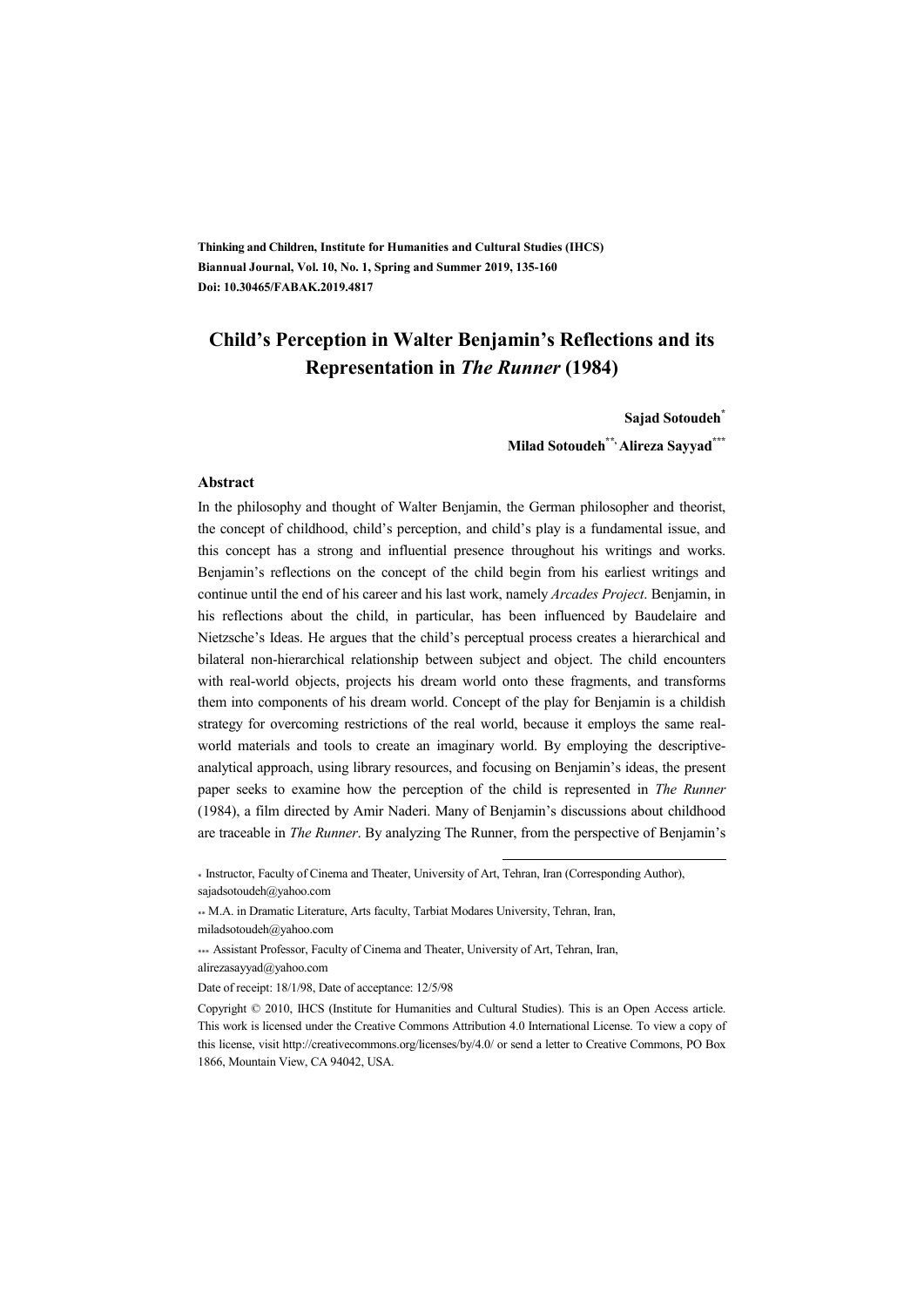thoughts on child perception, one can draw some interesting conclusions about the representation of the child and childish perception in one of the most critical Iranian films about the children.

**Keywords:** Walter Benjamin, Child Perception, Child Play, *The Runner*, Amir Naderi, Iranian Cinema.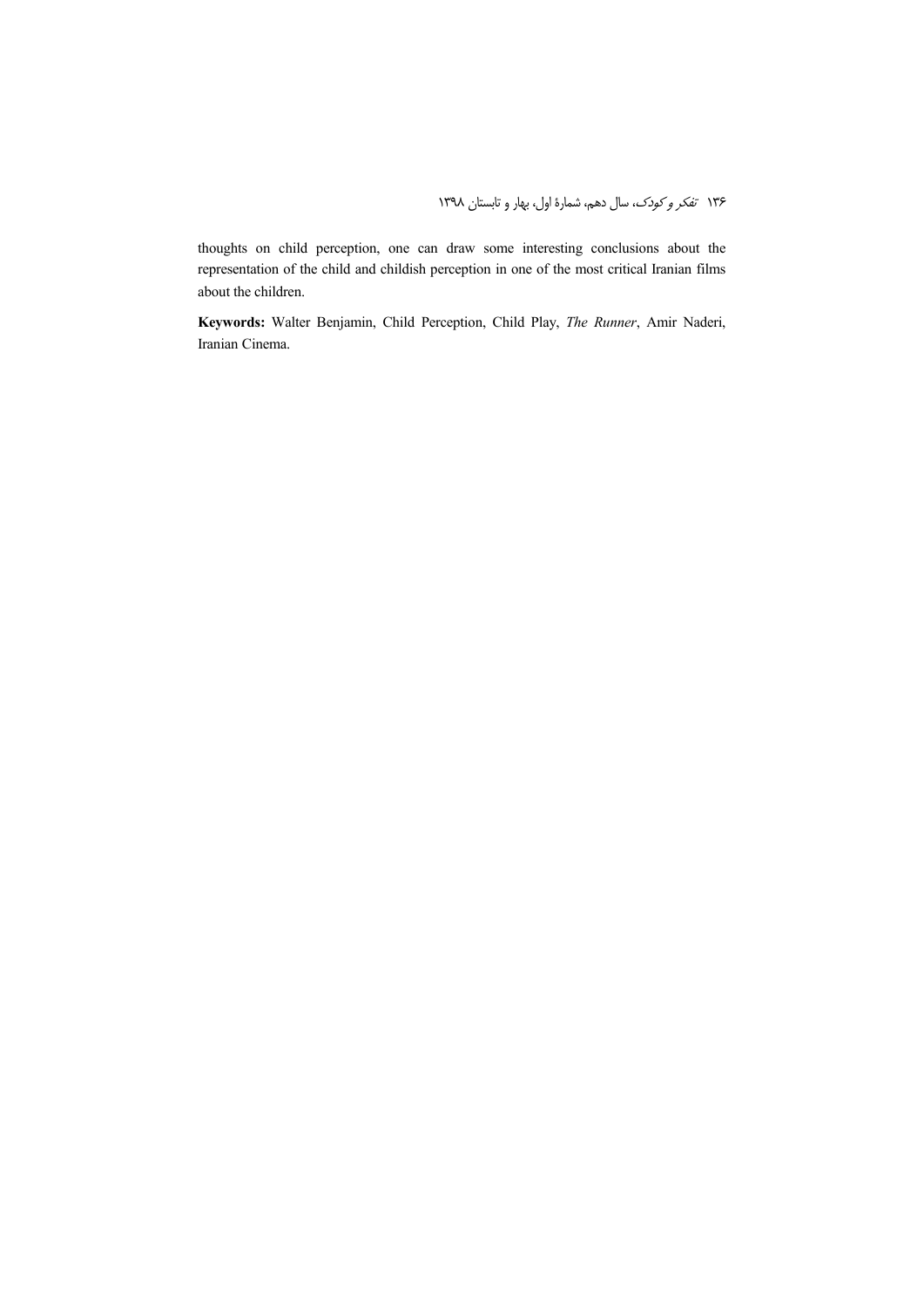تفکر و کودک، یژوهشگاه علوم انسانی و مطالعات فرهنگی دوفصلiامهٔ علمی (مقالهٔ علمی ــ پژوهشی)، سال دهم، شمارهٔ اول، بهار و تابستان ۱۳۹۸، ۱۳۷–۱۶۰

# ادراک کودک در اندیشههای والتر بنیامین و بازنمایی آن در فیلم دونده

#### سجاد ستوده\*

ميلاد ستوده \*\*، عليرضا صياد\*\*\*

#### حكىدە

در فلسفه و اندیشهی والتر بنیامین، مفهوم کودکی، ادراک و بازی کودکانــه مسـئلهای بســبار کلیدی است و این مفهوم در سرتاسر نوشتهها و آثار او حضوری پُررنگ و تاثیر گــذار دارد. تاملات بنیامین در رابطه با مفهوم کودک از نخستین نوشـتههـای وی آغــاز مــی شــود و تــا انتهای دورهی کاریاش در پروژهی پاساژها ادامه می پابد. مفهوم بازی نزد بنیامین، تمهیــد و استراتژی کودکانه برای غلبه و فایق آمدن بر جهان واقعی است زیـرا از مـواد و ابزارهـای همان جهان واقعی به منظور خلق جهانی خیالی بهره میگیرد. مقالهی حاضر با بهـرهگیــری از رویکرد توصیفی– تحلیلی و با استفاده از منابع کتابخانهای میکوشـد بــا تمرکـز بــر آراء بنیامین، نحوهی بازنمایی ادراک کودک در فیلم دونده ساختهی امیر نادری را مورد بررســی قرار دهد. با تحلیل فیلم *دونده* از منظر اندیشههای بنیامین دربارهی ادراک کودک مے توان به نتایج جالب توجهی دربارهی رویکرد یکی از فیلمهای مهم سینمای ایـران بـه کــودک و ادراک کو دکانه دست یافت. اثری که بر ویژگی های خاص کو دک همچون فـائق آمــدن بــر

\* مربسی گــروه اَموزشـــی ســـینما، دانشـــکدهٔ ســـینما تئــاتر، دانشـــگاه هنــر، تهــران (نویســـندهٔ مســئول)، sajadsotoudeh@yahoo.com

\* كارشــــناس ارشــــد ادبيــــات نمايشـــــى، دانشــــكدۀ هنــــر، دانشــــگاه تربيــــت مــــدرس، تهــــران، miladsotoudeh@yahoo.com

\*\*\* استادیار گروه آموزشی سینما، دانشکدهٔ سینما تئاتر، دانشگاه هنر، تهران، alirezasayyad@yahoo.com تاريخ دريافت: ١٣٩٨/٠١/١٨، تاريخ يذير ش:٥/١٢/٠٥/١٢

Copyright © 2018, IHCS (Institute for Humanities and Cultural Studies). This is an Open Access article distributed under the terms of the Creative Commons Attribution 4.0 International, which permits others to download this work, share it with others and Adapt the material for any purpose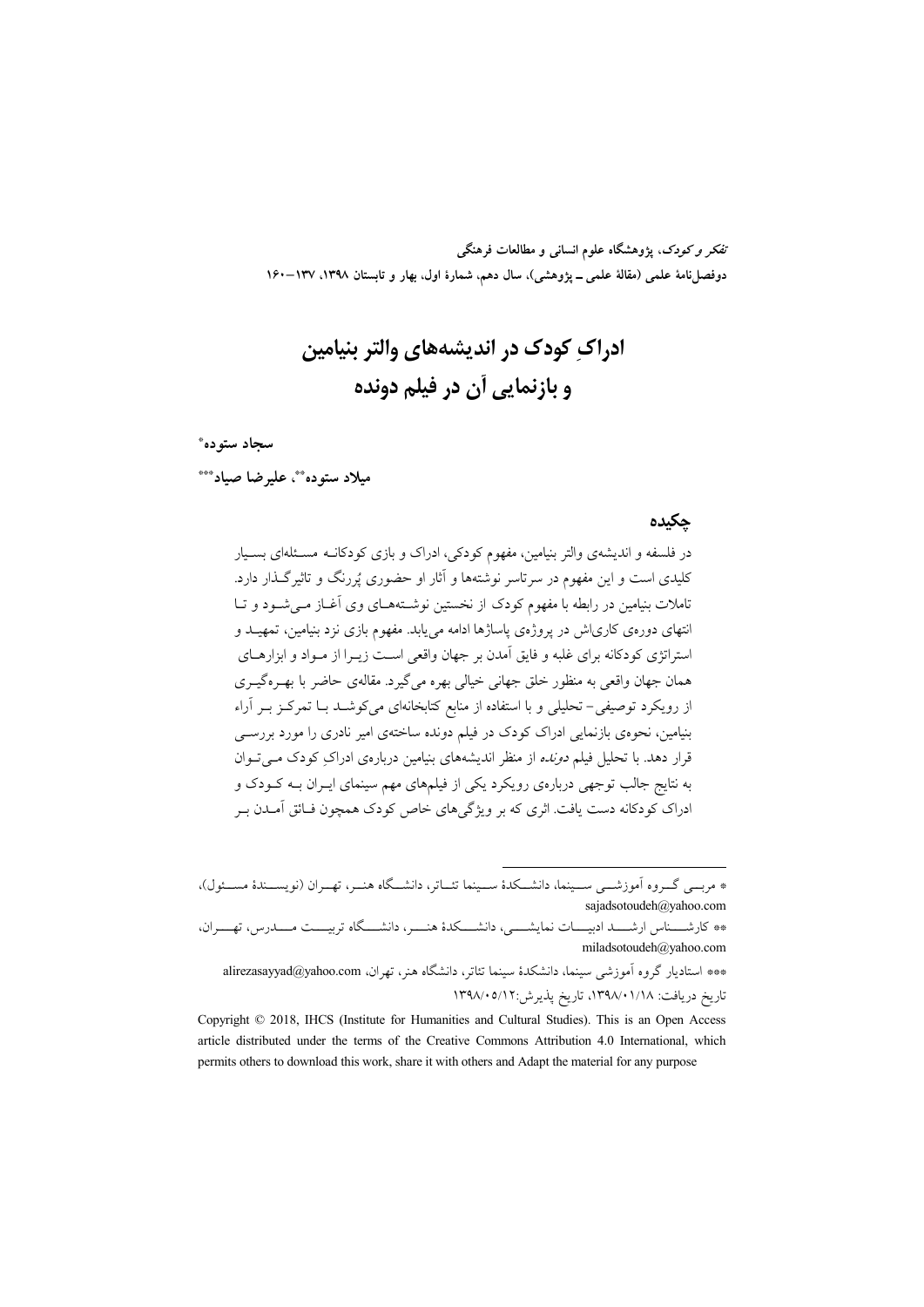١٣٨ تفكر وكودك، سال دهم، شمارة اول، بهار و تابستان ١٣٩٨

محدودیتهای جهان واقعی، همآمیزی بـا دنیـای پیرامـون و متمـایز بـودن ادراک و نگـاه کودک نسبت به بزرگسالان تاکید دارد و آن را با زبانی سینمایی بازنمایی میکند. **کلیدواژهها:** والتر بنیامین، ادراک کودک، بازی کودکانه، دونده، امیر نادری، سینمای ایران.

#### ٠. مقدمه

در فلسفه و اندیشهی بنیامین مفهوم کودکی و بازی کودکانه مسئلهای بسـیار کلیـدی اسـت و این مفهوم، در سرتاسر نوشتهها و آثار او حضوری پُررنگ و تاثیرگـذار دارد. نکتــهی مهمــی که باید مدنظر قرار گیرد این است که تفکر بنیامین پیرامون کودک و بازی کودکانـه را نمـی-توان بدون رجوع به اندیشههای بودلر و نیچه و تاثیرپذیری بنیامین از آنها به درستی ادراک نمود. بنیامین به خصوص در دوران جوانی بسیار متاثر از نوشتههای نیچه بود، هـر چنــد بــه تدریج و با گذر سالها از تفکر او فاصله گرفت و موضعی ضدنیچهای اتخاذ نمود Charles) (2018:24. اما بُنيامين على رغم فاصله گيري از نيچه هيچگـاه نتوانسـت خـود را از سـيطرهي بودلر رها کند و شدتِ تاثیرپذیری(ش از او به حدی بود که خود را به مثابهی دانتـهای مـی-دانست که بودلر، برایش در جایگاه ویرژیــل قــرار داشـــت(Merte-Rankin 2010:81). بنیــامین پيوند ميان بودلر و نيچه را در تركيب كردن «قهرمان زندگي مدرن» بودلر و «ابر انسان» نيچــه بر جسته می سازد و در رابطه با قرابت نگاه اَن دو اشاره می کند که ْ«رفتار قهرمانانه بودلر مــی-تواند به غايت با رفتار نيچــه قرابـت داشــته باشــد» (نقــل شــده در شــايگان ١٣٩٥:١٤٦). از همینروی پیش از پرداختن به آراء بنیامین دربارهی ادراکِ کودک، پرداختن بـه اندیشــههــای نیچه و بودلر دربارهی این مفهوم ضروری به نظر می رسد چـرا کــه بــا ایـــن کــار، پیونــدهای أشكار ميان بنيامين با بودلر و نيچه و تاثيريذيري از آنها أشـكار مـي شــود. در ادامــه بنــا بــه ضرورت روششناختی و در نسبت با مسئلهی مورد بحث در این مقاله صحنههای مختلفی از فیلم *دونده* (امیرنادری،۱۳٦۳) تحلیل خواهند شد تا بدین طریق نتیجهای روشــن دربـارهی چگونگی بازنمایی ادراکِ کودک از منظر بنیامین در فیلم *دونده* بـه دسـت آیــد. فـیلم *دونــده* دربارهی امیرو نوجوان تنها وأوارهی جنوبی است که رویای سفر به دوردسـتهـا را دارد. او در شرایط دشوار زندگی در می یابد که رهایی او از وضعیتی که در آن قرار گرفته چیزی غیـر از رسیدن به آگاهی و آموختن نیست. فیلم مذکور به چنـد دلیـل مهـم بـرای ایــن پــژوهش گزینش شده است. اولین دلیل، ظرفیتهای آن در بازنمایی ادراکِ کودک است کـه اجــازهی کار مناسب را در اختیار پژوهشگران قرار میدهد. دومـین علـت بـه موقعیـت تـاریخی اثـر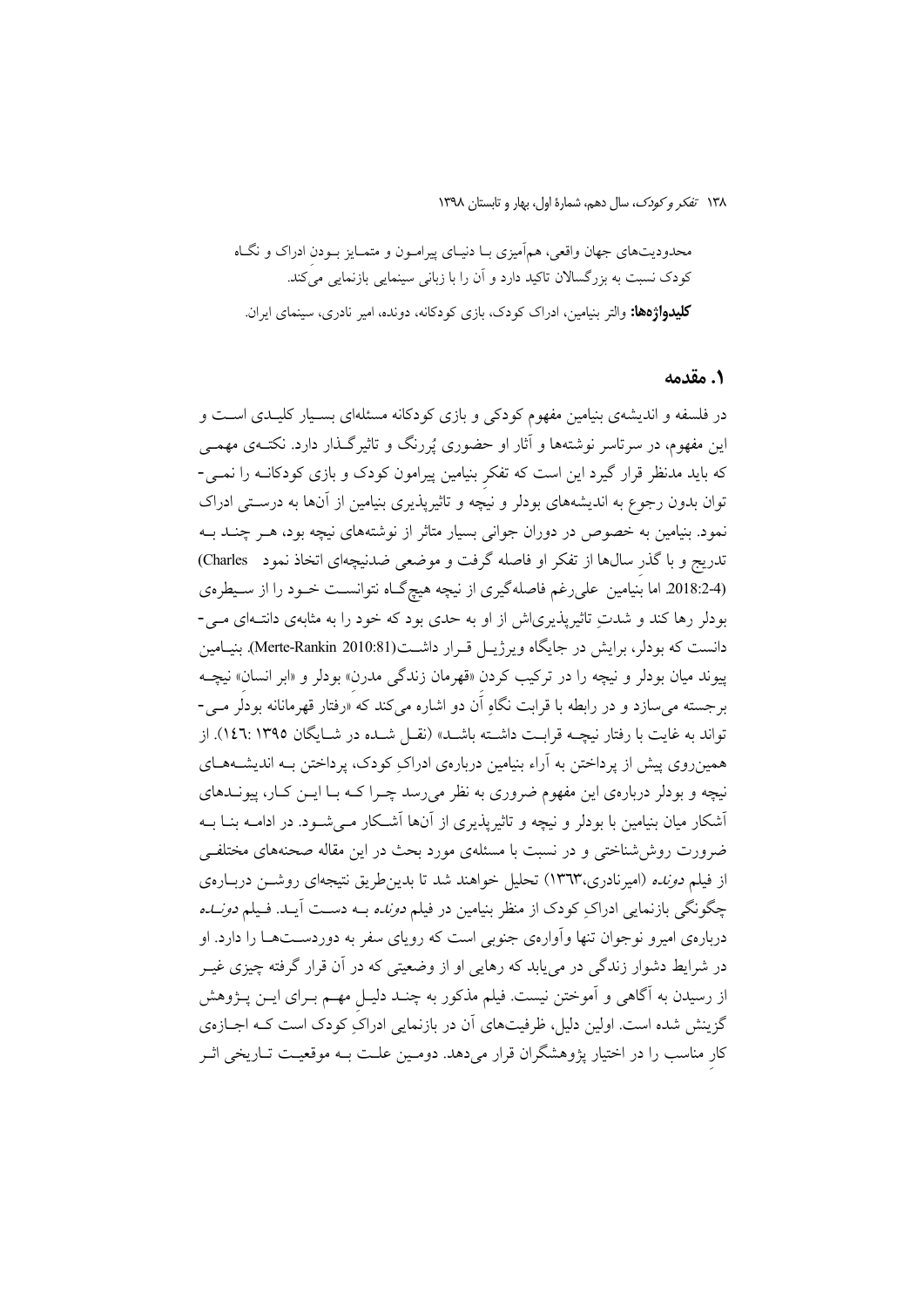مذکور در سینمای ایران باز میگردد. این فیلم «اَغازگر حضور جـدی سـینمای ایـران در اَن سوی مرزها بود که نقش مهمی در شناسایی بینالمللی سینمای ایران داشت... ایــن فـیلم تــا چند سال بعد و ظهور عباس کیارستمی در عرصهی جشنوارههای جهانی، رکورددار حضــور بینالمللی سینمای ایران بود» (یُتگر ١٣٧٤).ارزش سینمایی فیلمی چون *دونده* به حـدی است که ده سال پس از ساختِ آن، مجلهي فـيلم کـه مهـمتـرين مجلـهي سـينمايي بعـد از انقلاب در آن دوران محسوب مبي شــود، بــراي بزرگداشــت فــيلم پرونــدهاي تشــكيل داد و منتقدان مختلف به ستایش از فیلم پرداختند. اثری که موفقیتهایش «در جشنوارههـای بـین-المللی راه را برای سینمای ایران هموار کرد» و نسل جدیدی از فیلمسازان وارد سینما شــدند كه «الكويشان *دونده* بود» (اسلامى ١٣٧٤: ١٠٩). ايدهى الهام بخش بودن فـيلم *دونـده* چنــان جدی است که یکی از منتقدین سینمای ایران در یادداشتی ستایش آمیز بر فیلم ادعـا مـیکنـد که با تحلیلی تاریخی می شود «به این نتیجه رسید که بدون دونده و موفقیتهـایش، بسـیاری از فیلمهای سالهای بعد امکان ساخت پیدا نمی کردند» (عقیقی ١٣٧٤: ١٠٣). این گفتـه تنهـا به منتقدهای سینمایی محدود نمی شود بلکه در اظهارنظرهای مسئولان مهــم وقــتِ ســینمایی یا افرادی که در جشنوارهها و مجامع بینالمللی هنری به نمایندگی از سینمای ایـران رفـتو-آمد داشتند نیز دیده می شود. یکی از مدیران وقت سینمایی در صحبتهایش هنگــام نمــایش فیلمهای ایرانی در وین از *دونده* به عنوان فیلمی یاد میکند که «با آن ما را جـدی گرفتنـد» و تاکید میکند که «تا قبل از آن، ما بـرای معرفـی سـینمای پـس از انقــلاب کوشــش فراوانــی كرديم، ولي هيچكس ما را تحويل نمي گرفت» (نقـل شـده در يُتگـر ١٣٧٤: ٩٧). از همـين روی گزارشی که اعلام می کند فیلم *دونده* در دوران خود «مهمترین فیلم سینمای ایـران بعــد از انقلاب است» (یاری ١٣٦٥: ٢٠) را باید گفتهای جدی تلقبی کرد نـه صـرفا اظهـارنظری ژورنالیستی. از سوی دیگر این فیلم توسط کانون پرورش فکری کودکـان و نوجوانــان تهیــه شده و وظایف فرهنگی این سازمان در ساختِ فیلم دربارهی کودک/ بـرای کـودک و نقـش مهم تربیتی آن برجسته و آشکار است. از همین روی با تحلیل فیلم *دونــده* از منظـر اندیشــه-های بنیامین دربارهی ادراکِ کودک، میتوان به نتایج جالب توجهی دربـارهی رویکـرد یکـی از فیلمهای مهم سینمای ایران دست یافت. اگر چه پُر واضح است که نتایج بـه دســت آمــده از تحلیل یک فیلم را نمیتوان به کلیت سینمای ایران بسط داد اما نتایج به دست آمـده مـی-توانند ترسیمگر دنیای فکری یکی از فیلمسازان مهم سینمای کودک-در زمانــهی نــه چنــدان دو ر – باشند.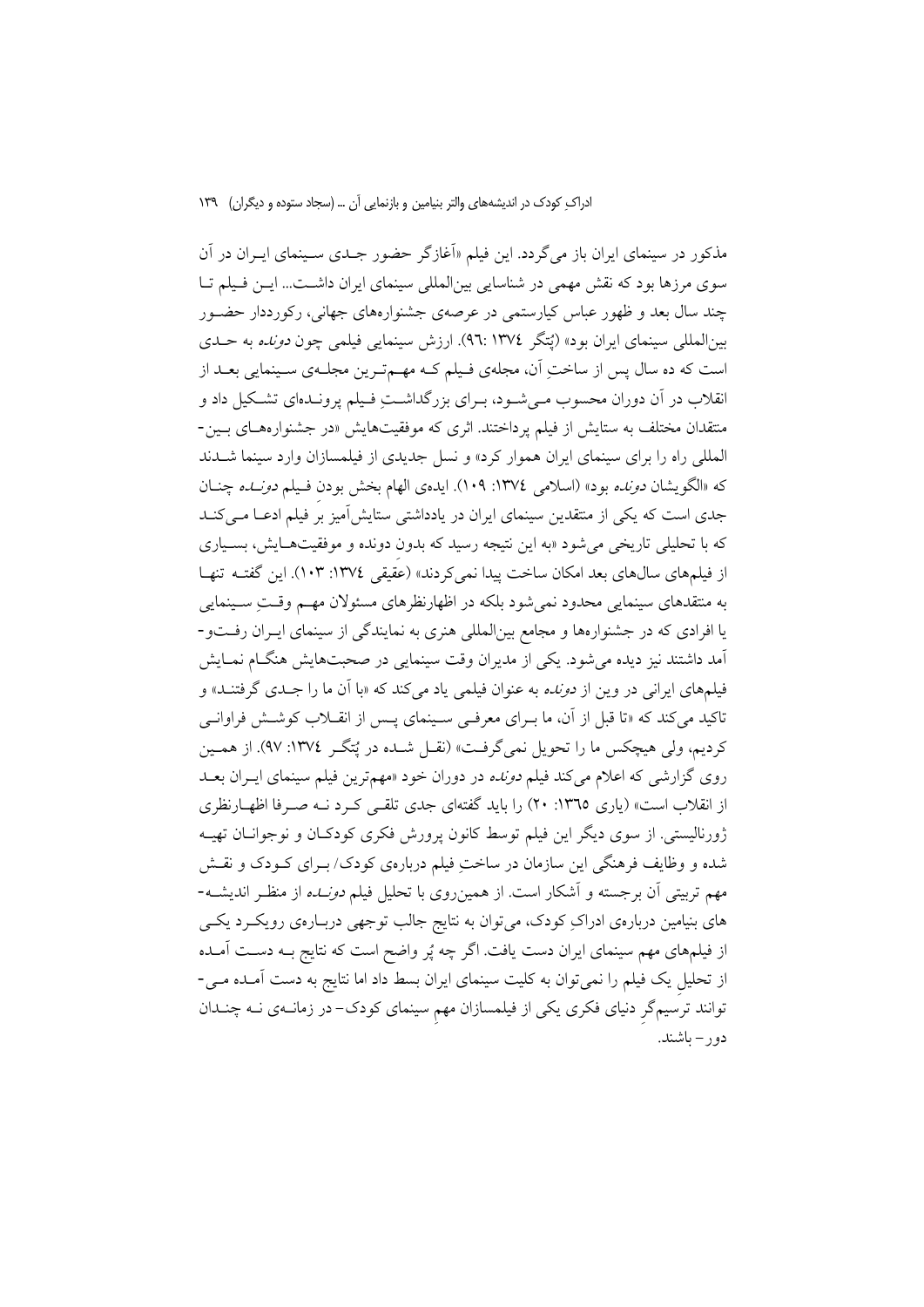از سوی دیگر لازم به ذکر است که آنچه ضرورت چنین پژوهشی را برجسـته مــیســازد در نظر گرفتن این نکته است که علی رغم تاثیر فراوان دیدگاههای بنیامین بـر مطالعــات فـیلم تاکنون کمتر یژوهشی در ایران کوشیده تا با بهرهگیری و تمرکـز بــر آراء وی پیرامــون ادراک کودک به بررسی آثار سینمایی بیردازد. از سوی دیگر با توجه بـه اهمیـت مفهـوم کـودک در سینمای ایران، بهرهگیری از اندیشههای نظریهپردازانی که به بررسی مشخصـههـا و ویژگـی-های ادراک کو دکانه پر داختهانـد، مـی توانـد در رسـیدن بـه دیـدگاهی تحلیلـی – انتقــادی در مواجهه با سینمای کودک یاریرسان باشد. علاوه بر این چنین رویک ردی مـی توانــد در هــر چه بیشتر آشکار ساختن ظرفیتهای سینمای کودک در ایران که از پیشینهای غنی برخـوردار است موثر باشد. این پژوهش میکوشد براسـاس معیارهـای تحلیـل کیفـی و در چـارچوب رویکردی توصیفی–تحلیلی مبتنی بر روششناسی تحلیل محتوا به بررسی ادراکِ کـودک در اندیشهی والتر بنیامین و بازنمایی آن در فیلم *دونده* بپردازد.

### ۲. اندیشههای بودلر و نیچه دربارهی ادراک کودک

شارل بودلر شاعر و منتقد برجستهی فرانسوی در مقالهی *نقـاش زنــاگـی مــارن*، کنســتانتین ژای نقاش فرانسوی معاصر خود را به عنوان الگویی نمونـهای پـرای هنرمنـد مـدرن معرفـی می کند. بودلر در مقالهی مذکور تلاش می کند ویژگی های هنرمنـد مـدرن را در نسـبت بـا توانایی های این نقاش تببین کند و در گفتههایش به ایــن نتیجــه مــی رســد کــه «کنجکــاوی» خاستگاه نبوغ کنستانتین ژای است: «به عنوان اولین مرحله برای فهم آقای ژ. مـی خـواهم بـه این مهم توجه کنید که سرچشمه نبوغ وی کنجک|وی اسـت»(Baudelaire 1964:7). بــودلر سپس به داستان مشهور ادگار آلن<sub>ب</sub>و، «مرد جمعیت» ارجاع میدهد و شـیوهی نگریســتن ژای را به نگاه «مرد جمعیتِ» آلنٖپو مرتبط میکند؛ مردی که به تازگی از بســتر بیمــاری برخاَســته و از پشت شیشهی کافه به تماشای تودهی جمعیت متحرک شهری مشغول است: «به تــازگی بازگشته از درهی سایهی مرگ، او سرمستانه تمامی شمیم و رایحهی زنـدگی را نفـس مـی-کشد» (Ibid). با الهام از داستان آلن یو، بودلر مفهوم نقاهت و بهبــودی از بیمــاری را در رابطــه با تبیین مفهوم هنرمند برجسته می سازد و آن را با مفهوم بازگشت به کودکی پیوند مـی دهـد: «نقاهت همچون بازگشتی به سوی دورهی کودکی است. فـرد در حـال بهبـودی، همچـون كودك، از قوهي مجذوب كردن خود به چيزهـا در بـالاترين درجـهي أن برخـوردار اسـت، هرچند آنها پیش یا افتادهترین امور باشند» (Ibid) در مقالــهی *نقــاش زنـــدگی مــدرن*، نگــاه و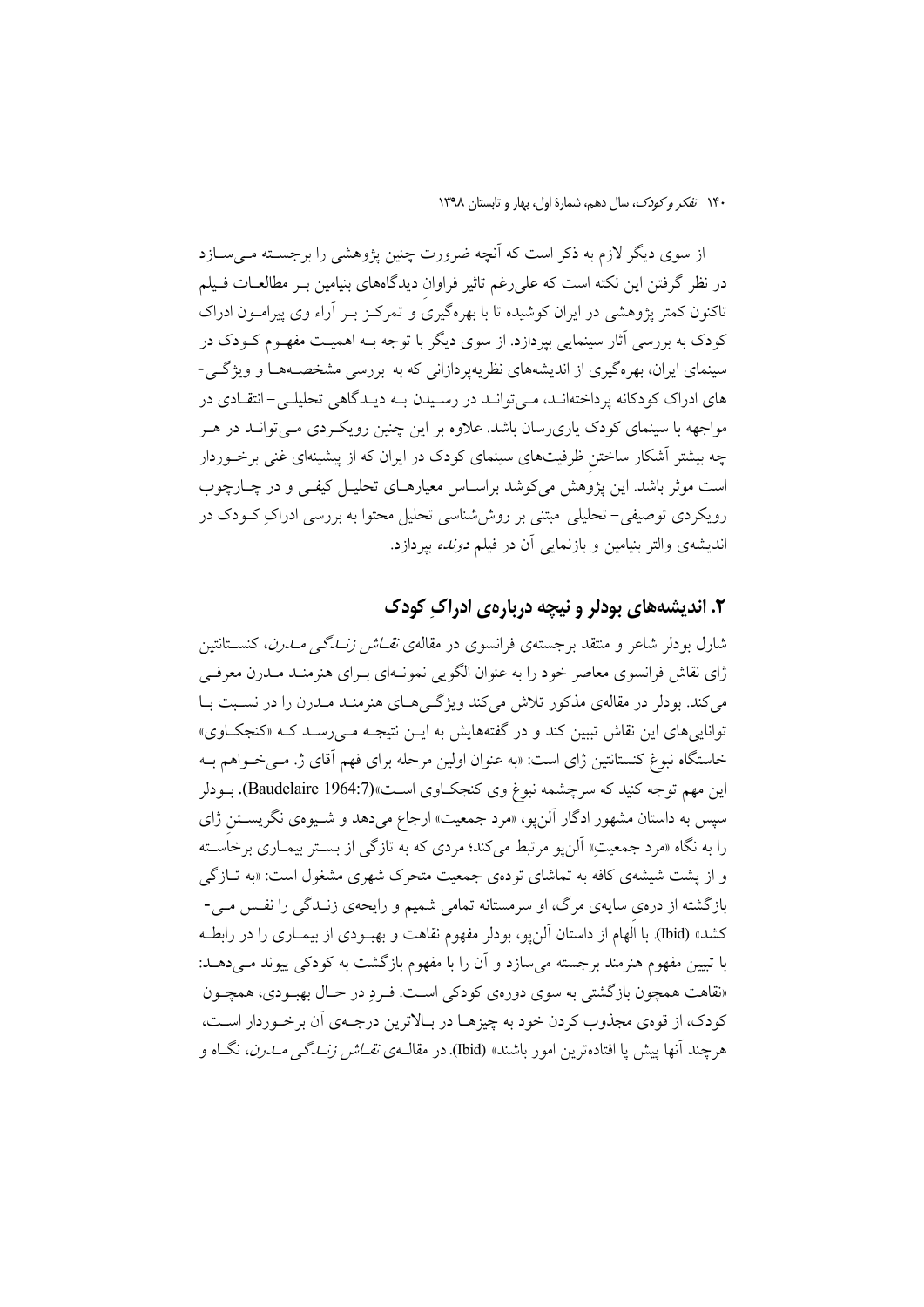شیوهی ادراک هنرمند مدرن در پیوند با ادراک کودک قـرار مـیگیـرد، کـودکی کـه بـا نگـاهِ برآمده از تحیر و شگفتی، همه چیز را در وضعیت نوبودگی و تازگی مـی،پینـد و رنـگ۱هـا و امپرسیونهای بصری را در خود جذب(Absorb) و هضم می نماید: «کودک همـه چیـز را در وضعیت نوبودگی میبیند، او همواره سرمست است. هیچ چیــز، از سرخوشــیای کــه بــا آن یک کودک فرم و رنگ را جذب می کند، به آنجه که ما الهام می نامیم شبیهتر نیست» :bid) (8. برای کودک، احساس بر خِرد تقدم دارد و از جایگاه برتر و متمـایزی برخـوردار اسـت و از همینروی بودلر باور دارد که «حساسیت، تمام موجودیتِ» یک کودک است (Ibid). نــزد بودلر، ژای نمونهی آرمانی کودک-هنرمندی است که از موهبت «کنجکاوی» بهرهمند اسـت: با این کنجکاوی «عمیق و سرمستانه است که شاید بتوان نگIه خیـره ثابـت و اکستاسـبی وار حیوانی کودک به یک منظره، یک شی طلاکاری شده، رنگها، اشیاء سوسو زن و یا جـادوی زیبایی فیزیکی تکمیل شده با هنر آرایش را توضیح داد» (Ibid) بودلر در گفتهی خـود بـر جنبهی «حیوانی» و «غیر انسانی» نگاه خیرهی کودک تاکید میکند و باور دارد «نگاه خیـرهی اکستاسی وار حیوانی یک کو دک(Animally ecstatic gaze of a child)»(Did) نگاهی است ک هنرمند مدرن باید از آن برخوردار باشد. از آنجا که اصطلاح یونانی ekstasis به «حرکتــی کــه سوژه را از خود آزاد می سازد» دلالت می کند، می توان نگاه کودک–هنرمندِ مورد نظـر بــودلر را نگاهی در نظر گرفت که از مزیت رهایی از مرزهای تعقل انسانی برخوردار است. به بیـان دیگر نگاهی مبتنی بر «از دستدادگی خویش» که کودک-هنرمند را قادر می سـازد خــود را «به مثابه مردی که حتی برای یک لحظه، بدون نبوغ کودکی نیسـت، نابغــهای کــه بــرای وی هيچ يک از جنبههاي زنـدگي کهنــه نشــده اســت»(Ibid)ه در افســون زيبــايي هــا غوطــهور و مستغرق سازد. از سوی دیگر بودلر حالت ادراکـی کـودک- هنرمنـد مـدرن را بـا تجربــهی نگریستن از دریچەی کالیدوسکوپ ٰ و تجربەی ادراکی حاصل از آن نیز مقایسه مـیکنـد: از همین دریچه شاید بشود کودک را «به آینهای به یهناوری خود جمعیت تشبیه کنیم یا به یک کالیدوسکوپ مجھز شدہ با آگاہی که به هر یک از حرکتهای آن واکنش نشان مے دهــد و تکثر زندگی و شکوه سوسو زن، همهی عناصر آن را بازتولیـد مـیکنـد»(9:Ibid) . بــودلر در نوشتههایش بر جنبهی تولید کردن دگرگونهی تصاویر در کالیدوسکوپ بـه مثابـهی ویژگـی ممتاز اّن تاکید دارد و با مقایسهی کودک و کالیدوسکوپ تلاش می کند ویژگی تولید که دن تصاویر در کالیدوسکوپ را به کودک نیز نسبت دهـد. از همـین(وی بایـد اشـاره کـرد کـه کودک–هنرمندِ مورد نظر بودلر در مواجهه با جذابیتها و منظرِهای شهری مدرنِ مانند یـک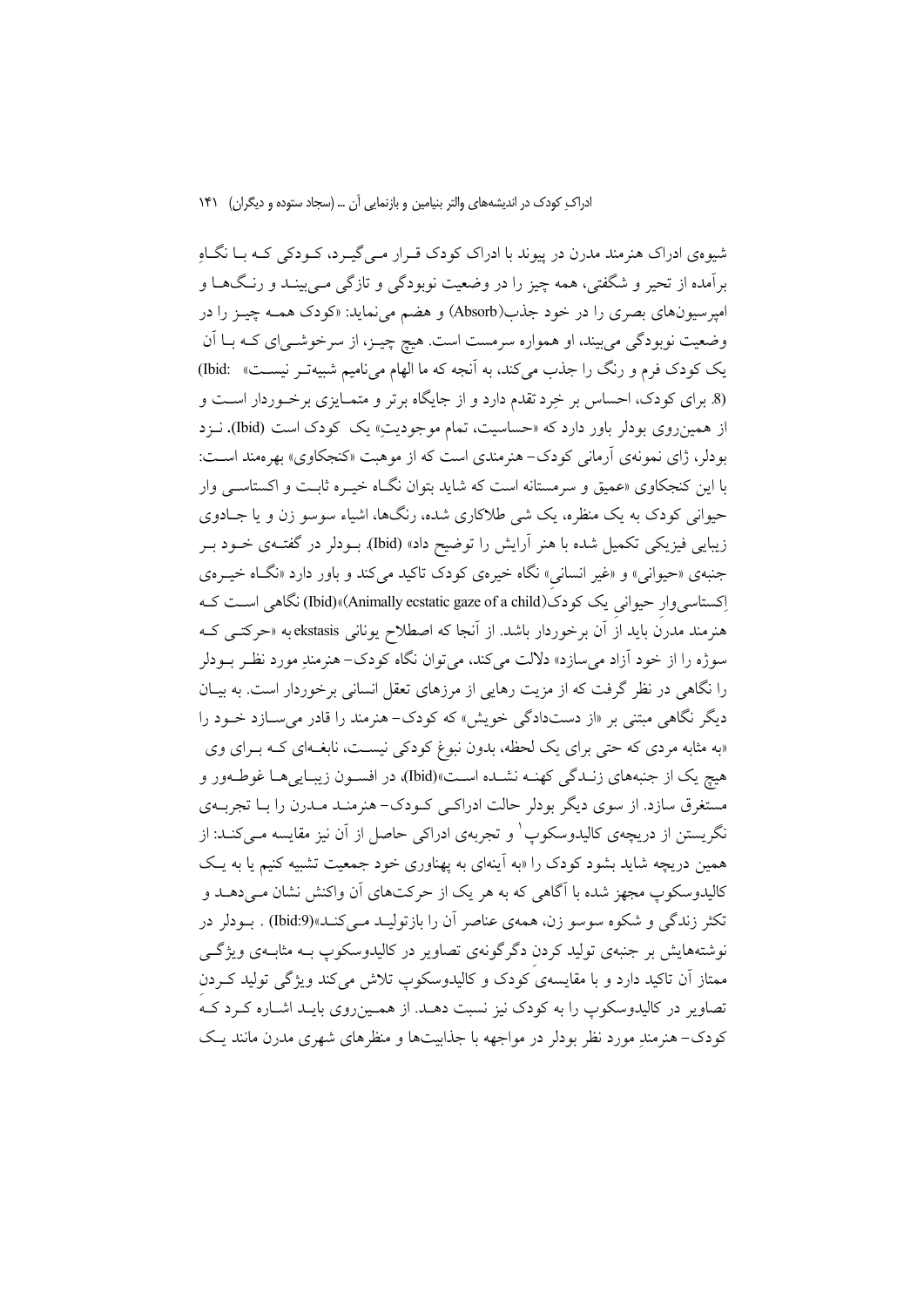کالیدوسکوپ، تصاویر متحرکِ تغییریابنده را تولید میکند. به همـیندلیـل کـودک نــه صـرفا یک ادراککنندهی زیبایی بلکه یـک اَفریننـدهی زیبـایی و خلـق کننـدهی تصـاویر متحـرک محسوب می شو د (Grøtta 2015:74-80).

فردریش نیچه فیلسوف بزرگ آلمانی با بـودلر آشـنا بـوده و اشـعار و نوشـتههـای او را تحسین می کرده است (نقل شـده در شـایگان ۱۳۹۵:۱۳۹۵–۱٤۸). از طـرف دیگـر نیچـه در تبیین مفهوم ابرانسان خود متاثر از آرای بودلر پیرامـون قهرمـان زنــدگی مــدرن بــوده اســت (همان:١٤٦). در چنیز گفت زرتشت، نیچه در تبیین مشخصـههـای پیـامبر – ابرانســان خــود همچون بودلر مفهوم کودکی را برجسته می سازد. او در ابتدای کتاب خــود از ســه مرحلــهی دگرديسي جان ياد مي کند: «سه دگرديسي جان را بهر شما نام مـي بـرم، چگونــه جــان، شــتر می شود و شتر، شیر و شیر، کودک»(نیچه ۱۳۸۰ :۳۷). همانطور که در گفتهی نیچه مشـخص است مرحلهی نخست، مرحلهی شتربودگی است که با مطیع بودن و تبعیتِ بیقیـد و شـرط از ارزشها و سنتها توامان است. جان شتر گـرانبـار و سـنگین از وزن قـوانین و سـنت-هاست و به همیندلیل «زانو میزند و می خواهد که خوب بارَش کنند»(همان:۳۷) زیــرا شــتر از «تو \_بايد»(Thou shalt)، از ارزش هاي كهـن پيـروي مـيكنـد. مرحلـهي بعـد، مرحلـهي شیربودگی است که در آن روح، آزادیش را به دست میآورد. شــیر بــه «تــو ــ بایــد» کــه در برابرش به عنوان مانع رهایی و آزادی قرار دارد، «نهای مقدس»(Sacred no ) می گوید. نکتـه-ی مهم در اینجا است که اگر چه شیر بر محدودیتهای ارزشهای کهنه برتری می یابـد امـا فاقد توانایی برای خلق ارزشهای جدید است. برای رسیدن به چنین توانایی، شـیر بایــد بــه کودک تبدیل گردد و در دگردیسی از شیر به کودک مهمترین اتفـاقی کـه رخ مـی دهــد ایــن است که «نه مقدس» به «اَری گفتنی مقدس»(Sacred yes ) مبـدل مـی شـود. بــه بیـان دیگـر، کودکِ رها به واسطهی اَزادی به دست اَمده دیگر پایبنــد بــه ارزش۵حـای کهنــه نیســت و در عوض «در پی خواستِ خویش» است. او وظیفهی آفرینش ارزشهـای جدیـد را بـر عهـده میگیرد: «اما، برادران، بگویید، چیست آنچه کودک تواند و ُشــیر نتوانــد؟ چــرا شــیر رباینــده هنوز باید کودک گردد؟ کودک بی گناهیست و فراموشی، آغـازی نــو، یــک بــازی، چرخــی خودچرخ، جنبشی نخستین، اَری گفتنی مقدس»(همان: ۳۸–۳۹). نیچه، کودک– ابرانســان را در انتهای مسیر تحول و دگردیسی تکاملی جان قـرار مـیدهـد (66-65:2003 Mencken). در نتیجه و براساس آراء او، کودک معصوم است و «فراموش کننده» و از شجاعت تصدیق آغـاز نو برخوردار است. نگاه کودک نگاه<sub>ی</sub> است که «فراسوی نیک و بد» می&د و از اخلاقیــاتُ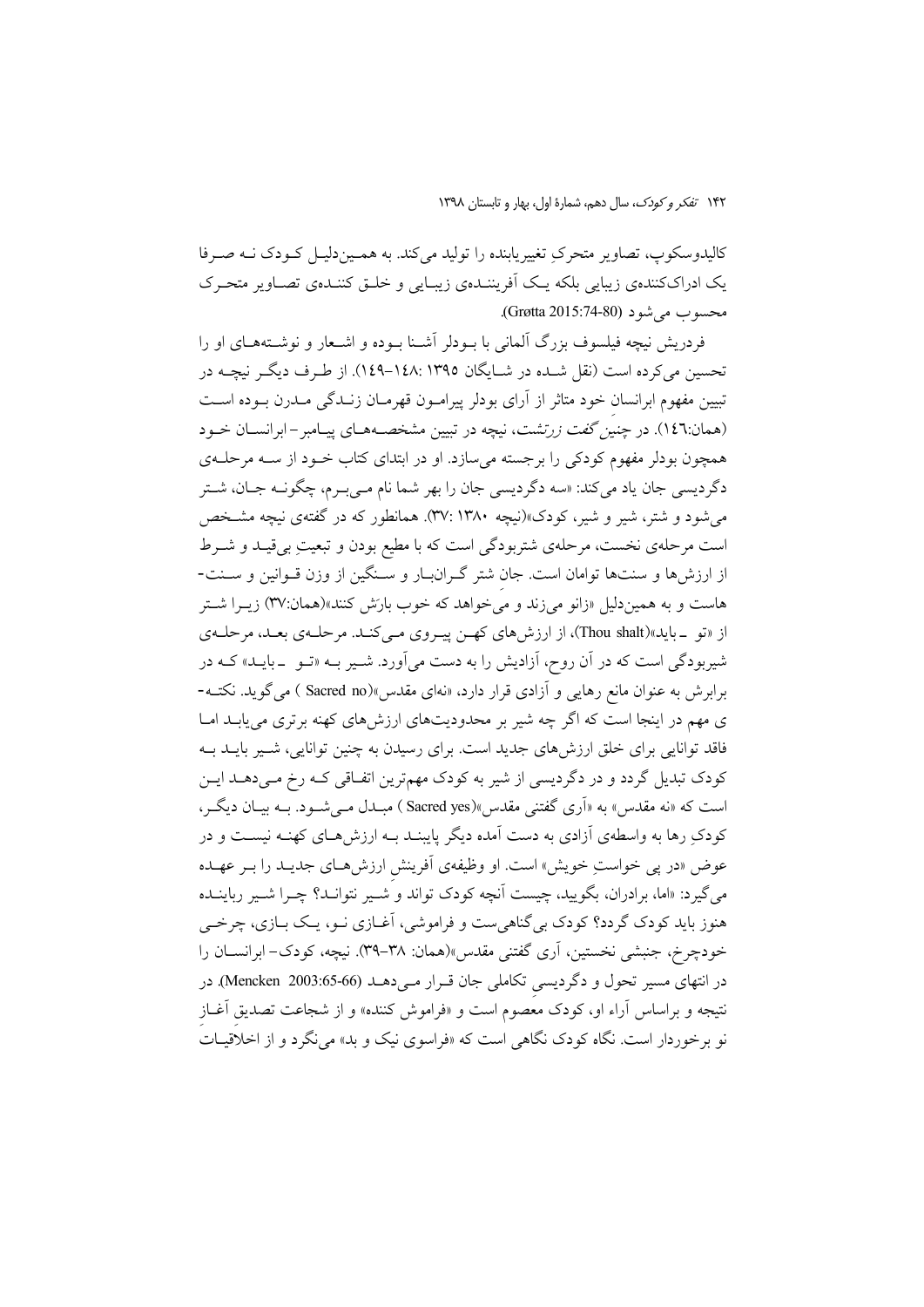انسانی رها است. نیچه از منظری مشابهی دیدگاه بودلر، ذات آف پنش گری را بـا کـودک-بودگی در پیوند قرار میدهد و اعتقاد دارد کودک-هنرمند، ابرانسان آفرینش گری است کـه به فراسوي محدوديتهاي «خودبودگي» حركت مي كنـد، سرشـار از قـدرت تغييـر اسـت و گشاده به سوی آیندهای محتمل او سوژهای است که می توانید هیر لحظه خیود و جهیان را باز آفر پنے کند.

در *زایش تراژدی*، نیچه با ارجاع به هراکلیت<sup>۲</sup> تصویر کودکی در حال بازی با شــنهــا را فرا می خواند که تپههای شنی می سازد و آنها را ویران می کنـد: «بـه ایــن ترتیـب هراکلیـت تاریک، نیروی جهانساز را با کودکی در حال بازی مقایسه میکند که سنگ ریزههـا را اینجـا و آنجا می گذارد، و تیههای شنی می سازد تا دوباره آنها را ویران کنـد» (نیچـه ۱۳۹۳: ۱٦۲). نیچه جدیتِ خدایگونهی کودک در بازی ساختن تپهها و قلعههای شن<sub>ی</sub> را مــیسـتاید زیــرا کودک با بیشترین دقت مشغول آفریدن و برسـاختن جهـاناش مـیشـود و در ادامــه، آن را بدون کوچکترین ملاحظه و دُوراندیشی ویران میسازد. کودک–هنرمند نیچهای توامــان بــه آفرینش گری و تخریب می پردازد و از هر دو لذت یکسانی می برد. به عبــارت دیگــر کــودکِ در حال بازی، خود را به جهان بازی رها و تسلیم میکند و در این جهان غوطهور مـیشــود. او سپس از جهان بازی کنارهگیری میکند و مجددا به بازی باز میگردد. از منظر نیچه، بلـوغ و کمال یک هنرمند در باز به دستآوردن همان جدیتی است کـه او زمـانی بـه عنـوان یـک کودک در حال بازی، از آن برخوردار بود.

### ۳. ادراک کودک از منظر اندیشههای والتر بنیامین

تاملات بنیامین در رابطه با مفهوم کودک، تخیـل کــودکی و اهـمیــت بــازیِهــای کودکانــه، از نخستین نوشتههای وی آغاز می شود و تا انتهای دوره کیاری اش در پیروژهی پاسپاژها ادامیه می یابد. براساس گفتهی سـوزان بـاک- مـورس بـازی کودکانــه و تخیــل کــودک از جهــان موضوعی است که در تمام آثار بنیامین حضوری متـداوم دارد (263-262:Buck-Morss 1989). بنیامین در یکی از نامههایش در دوران جوانی (بـه تـاریخ ۱۹۱۳) جملـهای از گوتـه را نقـل می کند که در آن شاعر بزرگ اشاره می کند تنها هنگـامی کـه فـرد بـه خـود اجـازه دهــد تــا كودكوارانه رفتار كند، آنگاه «شكستنايذير» مي شـود (Benjamin 1994:24). كلامـي كـه بـه روشنی پادآور آراء بودلر و نبچه دربارهی ادراک کودکی است. توجــه و اهمیــت بنیــامین بــه بازی کودکانه چنان گسترده است که در اجراهای رادیویی، مقالات و نوشـتههـای متعــدد او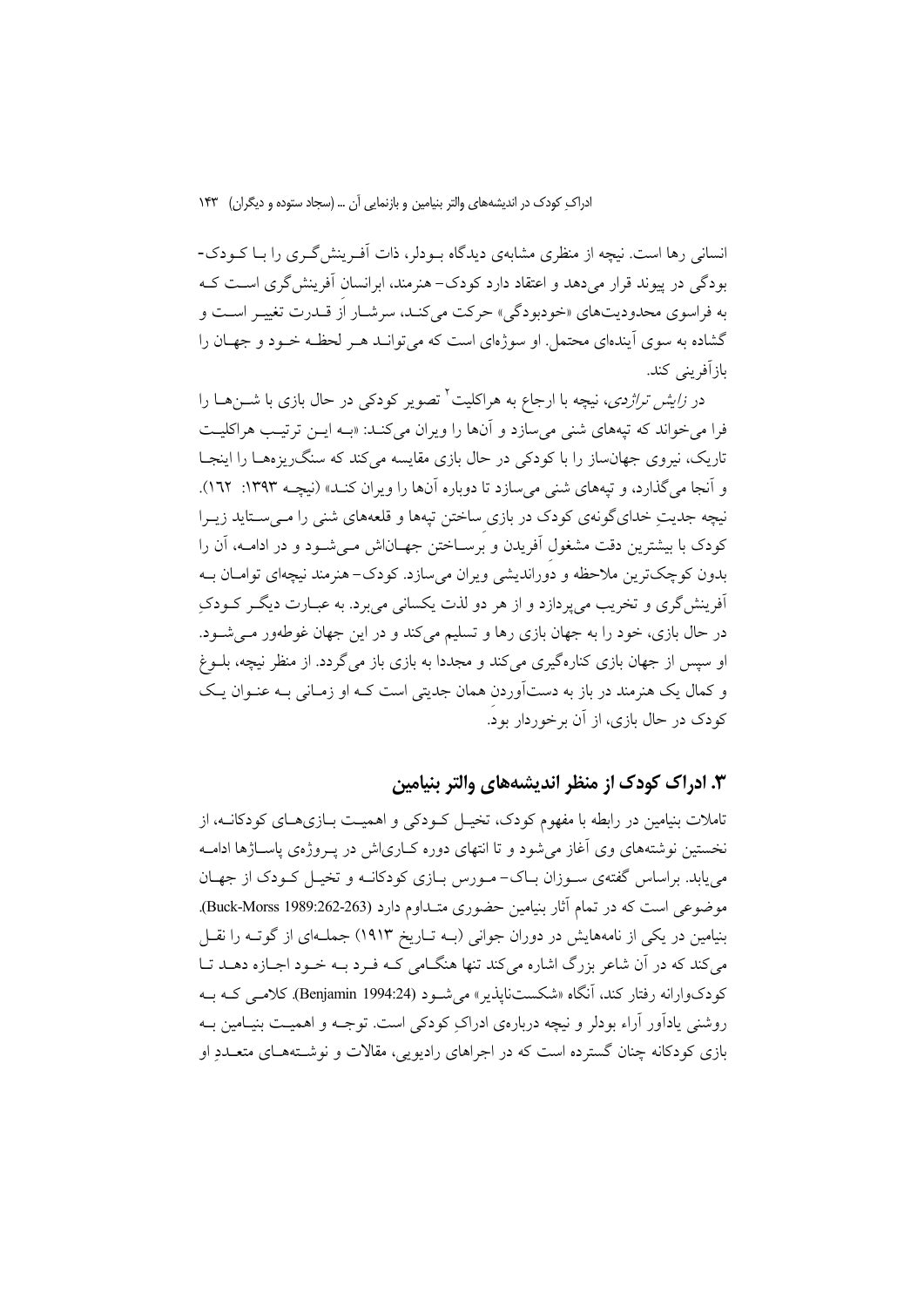حضوری مستقیم دارد. از میان این تولیدات می توان به عناوین زیر اشاره کرد: «منظر کـودک از رنگ در کتابهای تصویری کودکان» ۱۹۱٤–۱۹۱۵، «یادداشتهایی بـرای مطالعـهی زیبایی شناسی ترسیمهای رنگی در کتابهای کودکان» ۱۹۱۸–۱۹۲۱، مقالهی «کتابهای بـه فراموشی سیرده شدهی کودکان» ۱۹۲٤، «نگاهی به درون جهان کتابهـای کودکـان» ۱۹۲٦. «تاریخچهی فرهنگی اسباببازیها»، «اسباببازیهـا و بـازی»، «اسـباببـازیهـای کهنـه»، «نمایشگاه اسباببازی در موزهی مرکیشه»(Märkisches Museum ) و «تـور اسـباببازی در برلین» (اجرای رادیویی). در ادامه تلاش می شود برخی از مهم ترین ویژگی های ادراک کودکانه از منظر بنیامین به تفکیک تشریح و تحلیل گردد.

## ۱.۳ ویرانگری و آفرینشگری در بازی کودک از منظر بنیامین

از آنجا که در نوشتههای بنیامین همواره مفهـوم کـودکبـودگی در کنـار بــازی قــرار گرفتــه، اصطلاح «بازی» در آثار او به کرات و در رابطه با موضـوعات مختلـف مـورد اسـتفاده بـوده است. میریام هانسن اشاره میکند اصطلاح آلمانی بازی (spiel)، به معانی متفاوت و متنوعی از جمله «بازي»(Play)، «اجـرا»(Performance) و «قماربـازي»(Gamble) دلالـت مـي كنـد و بنیامین در نوشتههایش از گسترهی متنوع این اصطلاح بهـره گرفتـه اسـت. ایــن اسـتفادهی وسیع از معانی مختلفِ «بازی» به بنیامین ایــن امکــان را داده تــا بــه یــک مفهــوم متفــاوت از زیبایی شناسی، مبتنی بر تجربهی گروهی مدرن شکل دهـد (184-183:182 Hansen). مفهـوم بازی(Play) از منظر بنیامین، تمهید و استراتژی کودکانه برای غلبـه و فـایق آمـدن بـر جهـان واقعي است زيرا از مواد و ابزارهاي همان جهان واقعي به منظور خلق جهـاني خيـالي بهـره می گیرد. بنیامین از دو اصل مهم و متضاد در رفتار کودکان یاد می کند که به گونهای تنــاقض-آمیز به سوی یکدیگر گرایش دارند: ویرانگری و اَفرینشگری. وی معتقد بود بــازی کودکانــه نه تنها سرشار از میل خلاقانه برای ویران کردن نظم کهنه است بلکه همچنین ایــن تخریــب، امکان خلق و اَفرینش گریهای تازه را می گشاید(690-685:2010 Gess). توانایی اَفرینش گـری و ویرانگری که بنیامین آن را به مفهوم کودک مرتبط می سازد شباهت بسـیاری بــه آراء نیچــه در این رابطه دارد. در قطعهی کوتاه «بعــد از تکمیــل شــدن»(After completion)، بنیــامین در لحنی که آشکارا یادآور کلام نیچه است آفرینش گری را با مفهوم کودکی در ارتبـاط و پیونــد قرار میدهد (Vloeberghs 2007:291-292). درهم تنیدگی ویرانگری و آفرینشگری در بازی هـا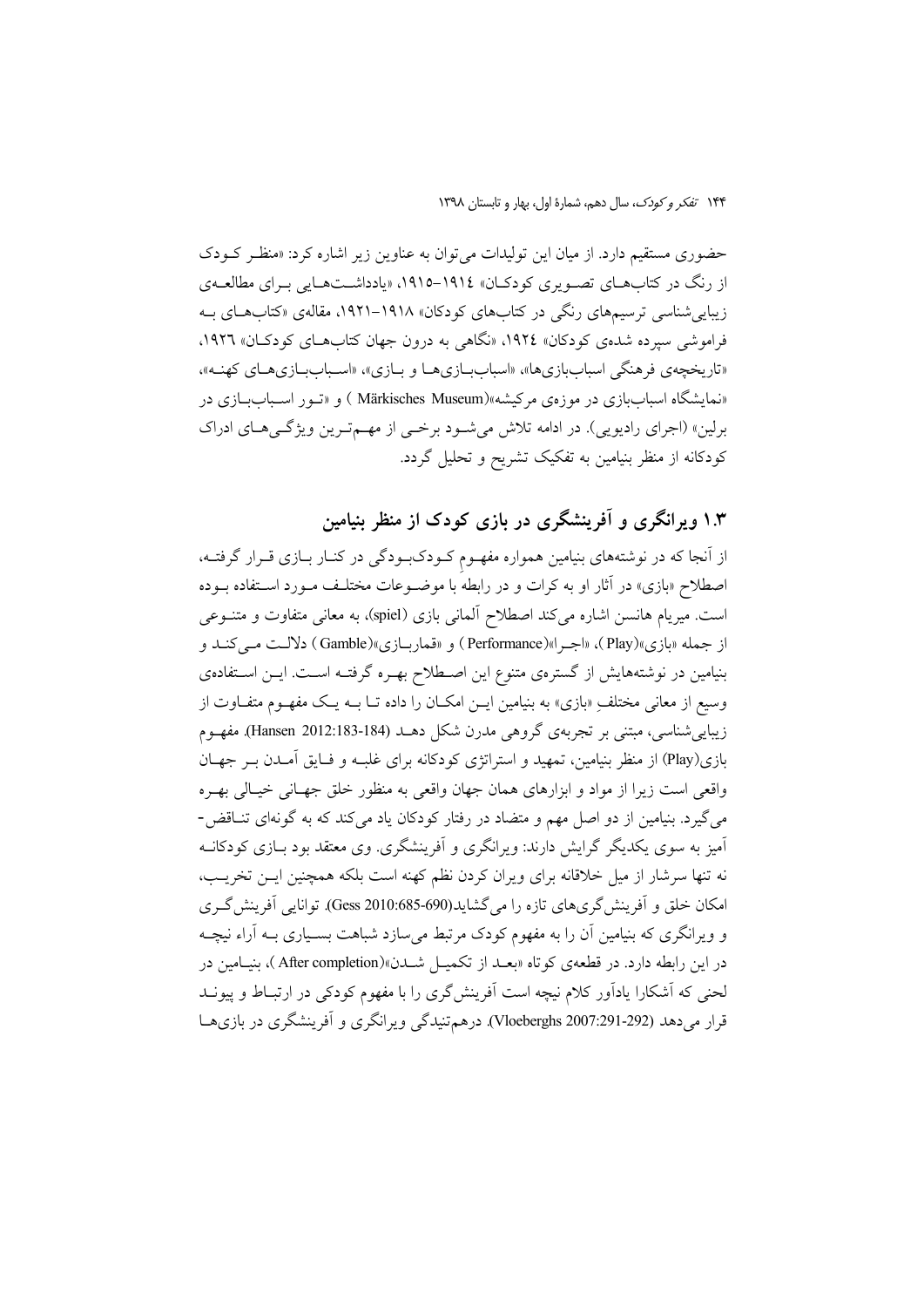و رفتارهای کودکانه را میتوان مهمترین وجه اشتراک دیـدگاه نیچــه و بنیـامین در رابطــه بــا ادراک کو دک در نظر گرفت.

بنیامین در مقالهی «اسبابازیها و بـازی»(Toys and play) اشــاره مــی کنــد کــه قــانونی بزرگ بر قواعد و ریتمهای جهان بازی تسلط دارد و آن قانون، تکرار است. «ما می دانیم ک این قانون [قانون تکرار] برای یکَ کودک، روح بازی است و هـیچ چیــز بــه کــودک، لــذتی بزرگتر از «مجددا انجام بده» نمیدهد»(Benjamin 2005:120). بنیامین به بحث فروید پیر امـون بازی فورت/دا در *فراسوی اصل لذت* به عنوان نمونهی مهم قانون تکرار اشـاره مـی کنــد. او متاثر از دیدگاه فروید بحث میکند که کودک از تکرار لذت می برد زیــرا کــودک همــواره بــه زمان حاضر پیوند خورده است. برای کودک هر تکـرار، عملـی متمـایز اسـت زیـرا او تمـام رويداد را از نو مي آفريند و مجددا از ابتدا آغاز مي كند. بنا بر گفتهي ميريام هانســن در تبيــين مفهوم تکرار کودکانه، تاثیریذیری بنیامین از ایدهی «بازگشت ابدی» نیچه را نباید از نظـر دور داشت (Hansen 2012:195).

### ۲.۳ در همآمیزی سوژه و ابژه در ادراک کودک از منظر بنیامین

بنیامین کودک را یک ناظر غوطهور در ابژهی مشاهده شده در نظر می گیرد. ناظری که بــدون نیاز به تحلیل و واکاوی عقلانی آنچه که میبیند، آن را به گونهای شـهودی تجربــه مــیکنــد. نگاه کودک در فرایند نظارهگری از این ظرفیت برخوردار است کـه مرزهـای میـان ســوژه و ابژه را از میان بردارد و کیفیت ذاتی ابژهی مشاهده را در خود جیذب کنید. بارقیههیای این توجه به ادراک کودکان را می توان در رسالهی دکتـرای بنیـامین، *دربـارهی مفهـوم نقـادی در* ر*ومانتیسم آلمانی (*۱۹۱۹) مشاهده کرد. در فصلی از این رساله با عنوان «نظریـهی رومانتیـک اولیه از دانش طبیعت» بنیامین به ادراکی از دانش که بـر تـداخل ســوژه و ابــژه مبتنــی اســت اشاره می کنـد. او بـاور دارد ايـن جـنس ادراک، از مشخصـهاي جـادويي برخـوردار اسـت، مشخصهی نزدیک و نزدیکتر شدن سوژه به ابژه و در نهایـت فروکشـیده شـدن ســوژه بــه درون جهان ابژه. همانطور كه مشهود است ايـن ادراك از دانـش، قرابـت زيـادي بـا بحـث بنیامین پیرامون ادراک و تجربهی کودکانه دارد. دانشی که به معنای تصاحب، سلطه و برتری بر ابژه نیست بلکه به معنای ابزاری برای آمیزش و مقاربت با جهــان ابــژه اســت. از ایــن رو می توان نتیجه گرفت که ناتوانی کودکانه در سـلطه و برتـری در نهایـت بـه مزیـت ادراکـی کو دکان مبدل می گے دد (179-178:3alzani 2009). کےو دک «در ندانستن اش»( Not knowing )،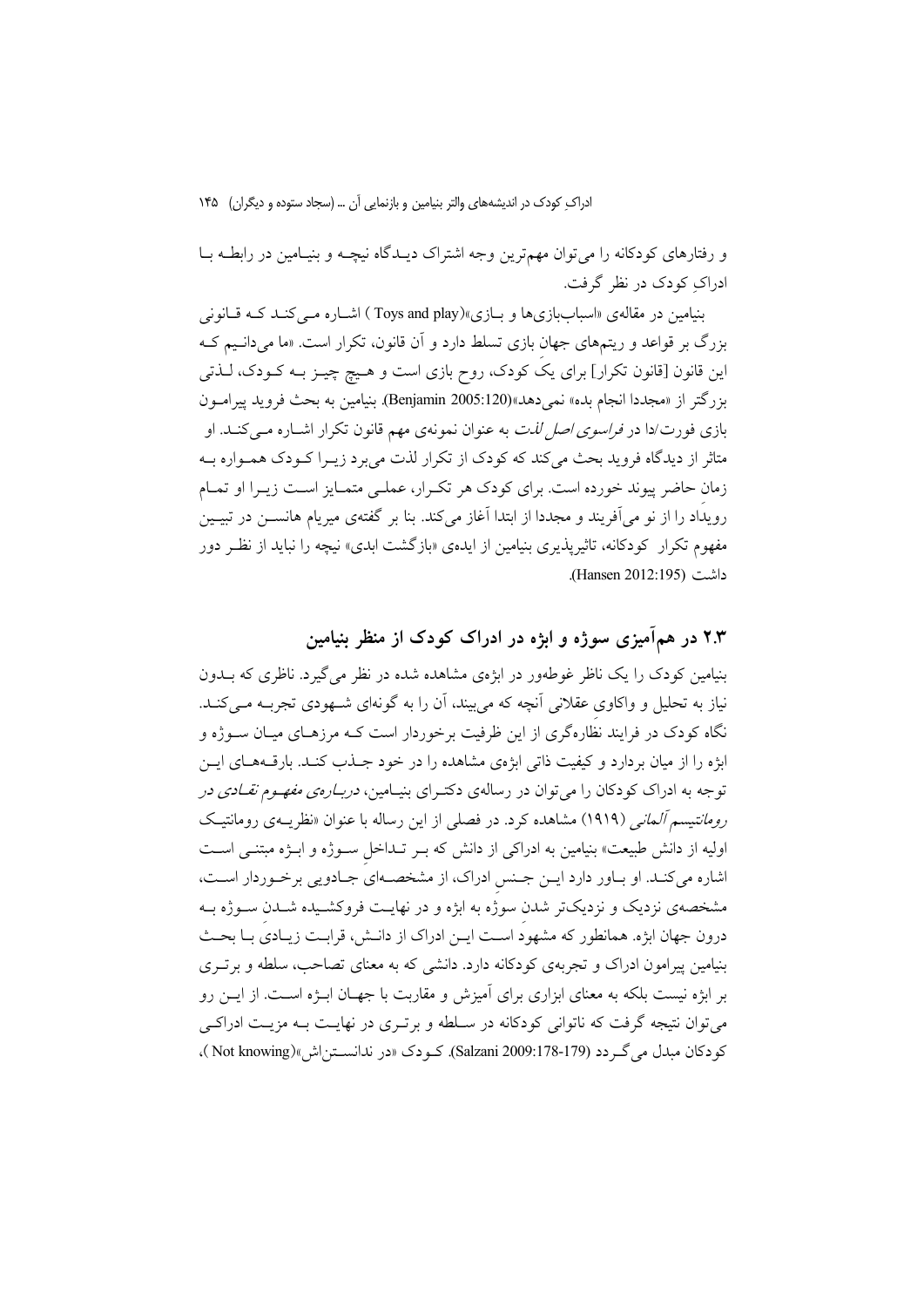«در حضور یافتناش» در جهان ابژه است که تجربه و ادراک می کنـد (179:Ibid) او سـو ژهای است که مبتنی بر ندانستن، می شناسد و همیشه همه چیز را در وضعیت تــازگی و نوبــودگی مي نگر د.

بنیامین در نوشتههایش ارتباط و پیوندی را میان ادراک کودک و ادراک انسپان پیدوی در نظر میگیرد و معتقد است که برای پیشنیان و قــدما، تعامــل و آمیــزش انســان بــا طبیعــت و جهان يك نوع «نشئگي اكستاتيك»(Ecstatic trance ) محسـوب مـي شـده اسـت(184 :Jbid). کودک نیز همچون انسان بدوی در رابطهی غیر سلسلهمراتبی اش بـا طبیعـت در یــی دسـت یافتن به هارمونی با طبیعت است. کودک در قلمروی باستانی ارتباطِ «حسـانی»، «برهنـه» و «بدوی» با هستی قرار دارد که حالت جادویی و باستانی رابطـه بـا جهـان ابـژه اسـت Gess) (695-690)2010. در این مقاربت و پیوند حسانی، مرز میان ایگوی کـودک و جهـان خـارجی محو و کم رنگ می شود. بنیامین در مقالهی *آموزهی امور متشابه* از رابطـهی مبتنــی بــر محــو شدن مرزهای میان ابژه و سوژه بـه مثابـهی «ارتبـاط میمتیـک» یـاد مـی کنـد و مـی نویسـد: «پیشینیان استعداد میمتیک را به مثابه نیروی<sub>ج</sub> تعیین کننده و موثر بر کل فرایند حیـات در نظـر میآوردهاند» (بنیامین ۱۳۹۲: ۸۷). با این تعریف، ادراک کودکانه که بر محـو شــدن مرزهـای میان سوژه وابژه تببین شده است در قرابت با الگوهای میمتیک انسانهای بـدوی و پیشــنیان قرار می گیرد. بنیامین در مقالهی *دربارهی قومی میمتیک* از شیوهی رفتاری میمتیک در بــازی-ها و رفتارهای کودکانه یاد میکند:

سرتایای بازی کودکان آکنده از رفتارهـای میمتیـک اسـت و طرفـه آن کـه قلمـرو ایـن رفتارها ابدا به رونوشتبرداری از کنشهای افراد دیگر منحصر نمیشود. کودک نه تنهـا نقش فروشنده یا معلم را بازی میکند، همچنین در جلد آسیاببادی و قطـار نیــز فــرو مي رود (همان،٩٥).

در تجربهی بازی و رفتارهای کودکانه، محدودیتهـای تعقـل انسـانی فـرو مـی،یاشــد و مرزهای مبان سوژه و جهان ایژه به طور کامل محو می شود. در وضعیتهای ملذکور کـودک به گونهای میمتیک در جهان ایژه وارد می شـود و در آن سـکنی مـی گزینـد. قـوهی میمتیـک ظرفيت خارج شدن از محدوديتهاي «خود» و دگرديسي يافتن به ابژهها و گُم كـردن خـود در محیط و جهان بازی است. براساس این قوه، کودک با تمام حس هـایش بـه درون جهـان ابژهها داخل می شود و مرزها را از میان برمی دارد. در وضعیتهای مذکور، کودک بـه گونـه-ای میمتیک در جهان ابژه وارد می شود و در آن سکنی می گزیند.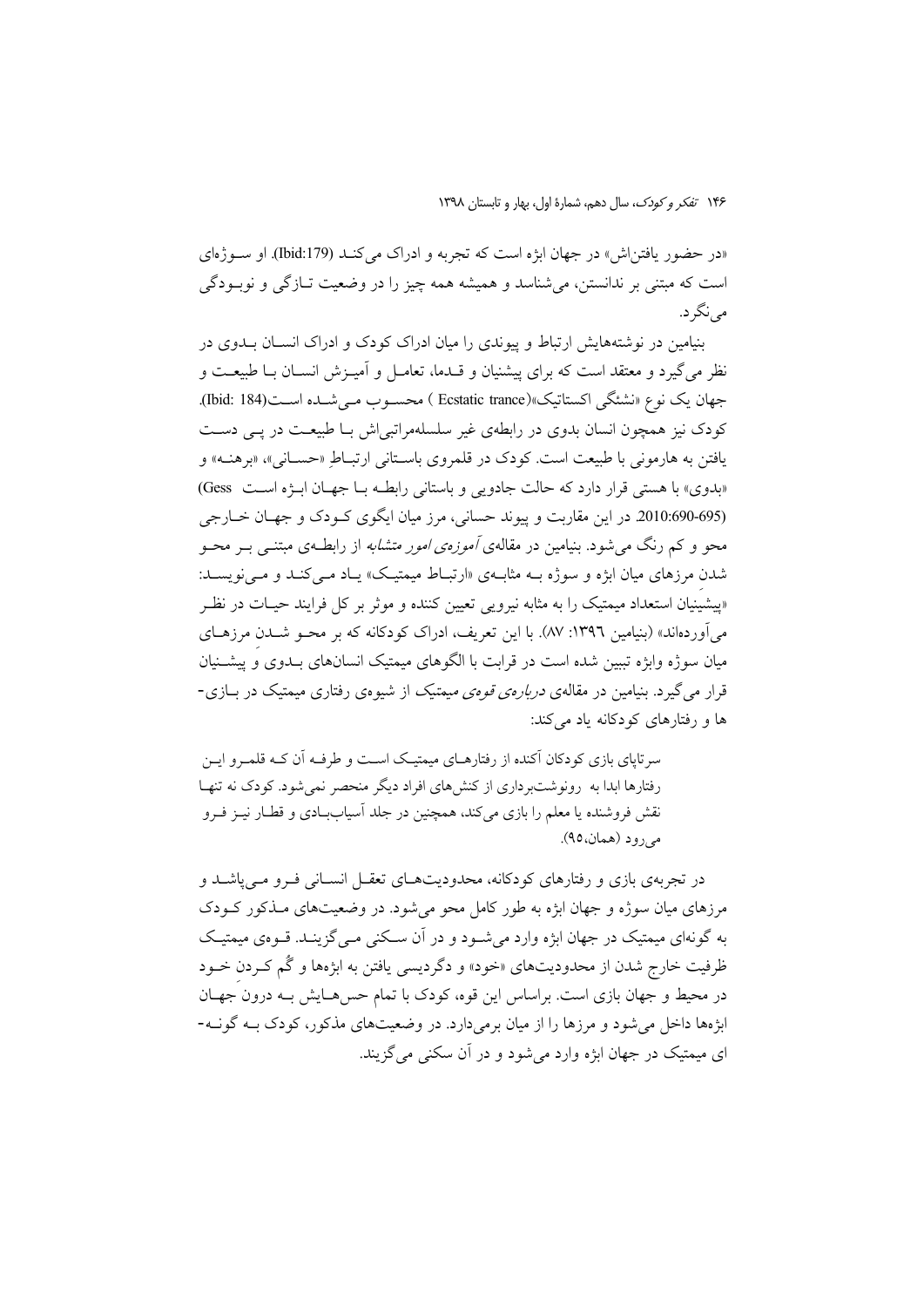از منظر بنیامین، برخلاف ِ رابطهی بزرگسال بــا چیزهــا کــه براســاس رابطــهای مبتنــی بــر جدایی، تمایز، سلطه و تصاحب و بر تری است، کودک در پی قرابـت و نزدیکـی بـا ابـژههـا است. این مسئله برای کودک مزیتی مهم است تا به وسیلهی آن به دانش و تجربهای عمیــق-تر دست یابد. دانشی که تنها از طریق نظارتِ با فاصله به دست نمی آیـد بلکـه یـک تمـاس حسانی-لامسهای مبتنی بر احساس در آغوش گرفتن را فرا می خواند. در مفهـوم نزدیکـی و قرابت میان کودک و جهان چیزها، کودک میتواند قرابت میمتیک با جهــان اشــیاء را تجربــه كند و با أنها درهم تنيده گردد (Gilloch 1996:61-62). اين فرأيند، فرديت منزوي ســوژه را بــه چالش می کشد و مرزهای او با ابژه را از میان برمیدارد. بنیـامین در خـاطرات خـود، دنیـای کودکی را به مثابهی جهانی در نظر میگیرد که ابژههـای مـادی در آن، همچـون عناصـر بـر سازندهی سوبژکتیو و هویت کودک عمل میکنند. در *دوران کودکی در برلین*، بنیـامین خــود را احاطه شده در دنیای ابژههـا و مـواد پیرامـونش نمـایش مـیدهـد(Smith 2008:239-241). چیزی که در وضعیت مذکور مهم است عدم ثبات مرزهـای وجـودی و هـویتی کـودک بـا دنیایی است که در آن زندگی می کند.

### ۳.۳ مشخصههای نگاه در کودک

بنیامین از سالهای ابتدایی دههی بیست میلادی به تدریج اشتیاق فراوانی بـه جهـان کتـاب-های کودکان خصوصا کتابهای تصویری کودکان پیدا کرد. این علاقه بعد از تولـد پســرش استفان در ۱۹۱۸ آغاز می شود. او به تدریج شروع به گردآوری مجموعه کتابهای کودکان کرد که علاقهی همسرش به این مسئله نیز در سرعت بخشیدن به این علاقه نقشی مهم ایفـا کرده است (Salzani 2009:179-180). برای بنیامین کتـابهـای تصـویری کودکـان دریچـهای مهم برای ورود به جهان رازآمیز و جادویی کودکان محسوب می شد. او زمانی اعتراف کـرده بود که در جهان کتابها هیچ یک از حوزهها و موضوعات به اندازهی کتــابهــای کودکــان برایش جذاب نیستند(Buck-Morss 1989:262). بنیامین علاوه بر کتابهای کودکان شـیفتهی اسباببازیها و سرگرمیهای کودکانه در فرهنگ عامه بود کـه یکـی از محبـوبتـرین ایـن سرگرمي ها يازل،هاي معمــاي مصــور(Rebus puzzles) بــود (Leslie 2018:145-153). همـين مسائل سبب شد تا به تدریج، تخیل، بازی و فرآیند ادراک کودک به مضمون اصـلی اندیشــه و تفکر بنیامین مبدل شود. او در مقالهی «نگاهی به جهان کتابهای کودکان»( A Glimpse into the World of Children's Books) بحث می کند که نگاه کـودک نگــاهی نفـوذ کننــده در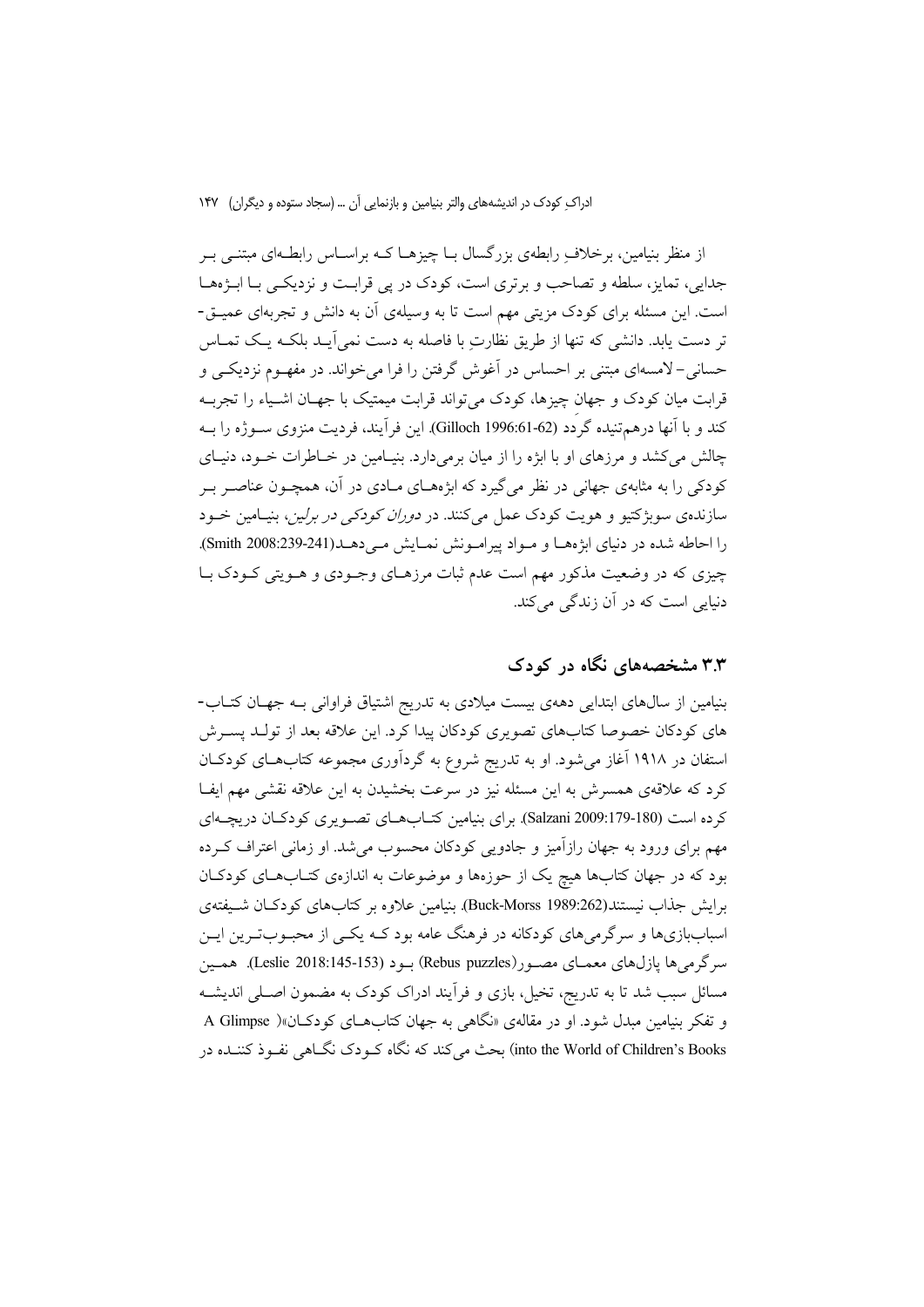١۴٨ تفكر وكودك، سال دهم، شمارة اول، بهار و تابستان ١٣٩٨

صفحات و تصاویر کتاب است. کودک به هنگــام خوانــدن کتــابهــا و مخصوصــا نگــاه بــه تصاویر آنها به درون جهان خیالی کتاب داخل مـی شـود و در آن سـکنی مـی گزینـد. نگـاه خیرهی کودکانه سرشار از قوهی خیال و رویاپردازی است زیرا کودک، خلاء کتــابهــا را بــا تخیل و اَفرینشگری شاعرانهی خود پُر میکند. به عبارت دیگر کــودک «بــر حصــار تــوهمی سطح کتاب فائق می آید و از میان بافتهای رنگی و بخشهای رنگ شدهی درخشــان گــذار می کند و به صـحنهای وارد مـی شـود کـه در آن قصـههـای پریـان، حیـات پیـدا مـی کننـد» (Benjamin 1996:435 b). کودک با دنیای خیالی تصاویر آمیخته می گردد و با جذب رنگهـا و شکلها خود را اشباع میسازد. شباهتهای میان بحث بنیامین بــا آراء بــودلر در َرابطــه بــا توانایی کودک- هنرمند در جذب رنگها و امپرسیونهای بصری کاملا آشکار است. بنیـامین این بحث را به شیوهی خاص خود در کتاب *خیابان یکطرفه* مطرح میکند. در قطعه «کــودک كتابخوان» بنيامين مي نويسد:

از کتابخانه مدرسه کتابی گرفتهای... یک هفتـه خـود را بـه بـارش آرام کتـاب سـیردی: بارشی که مانند دانههای برف، رازآمیز و انبوه و بی وقفه تو را احاطه می کرد. با اعتمـادی بی حد و مرز به درونش رفتی... محتویـاتش چنـدان برایـت اهمیتـی نداشـت. زیـرا در زمانی شروع به خواندن کردی که در تختت برای خودت قصـه مـیبافتی... کـودک راه خود را از میان راه باریکههای نیمپنهان می جوید... نفس اش با هـوای رویـدادهای قصـه در آمیخته است، و همه آدمهای قصه به همراه او نفس میکشند....(بنیامین ۱۳۸۰: ۳۹:).

بنیامین متاثر از بودلر بحث میکند که برای رسیدن به دانشی صحیح از شهر مــدرن، فــرد باید کودک درون خود را احیا کند و نگریستن، راه رفتن و احساس کردن از دریچــهی یـک کودک را تجربه کند (Salzani 2009:182). به بیان دیگر به باور بنیامین جوهر زیبایی مــدرن را تنها از مدخل نگاه کودکانه میتوان به درستی درک کـرد. فـرد بایـد آنچـه را کـه آموختـه، «فراموش» کند و همچون کودک مجددا شروع به یادگیری کند. بنیـامین کودکـان را صـاحب توانایی و قدرتی در نظر می گیرد که بزرگسالان فاقد آن هستند، قدرتی که برخاسـته از نگـاه متمایز و ویژهی کـودک اسـت. وی معتقـد بـود کـه کـودک از نگــاهی همچــون هنرمنــدان برخوردار است، نگاهي که مي بيند و مي آفرينـد. او در مقالـهي «منظـر کـودک از رنـگ»( A Child's View of Colour) بحث می کند کـه کـودک از «بـالاترین تکامـل هنرمندانــهی حـس نگاه، نگاهی در نابترین حالت آن» برخوردار است (Benjamin 1996:50 a).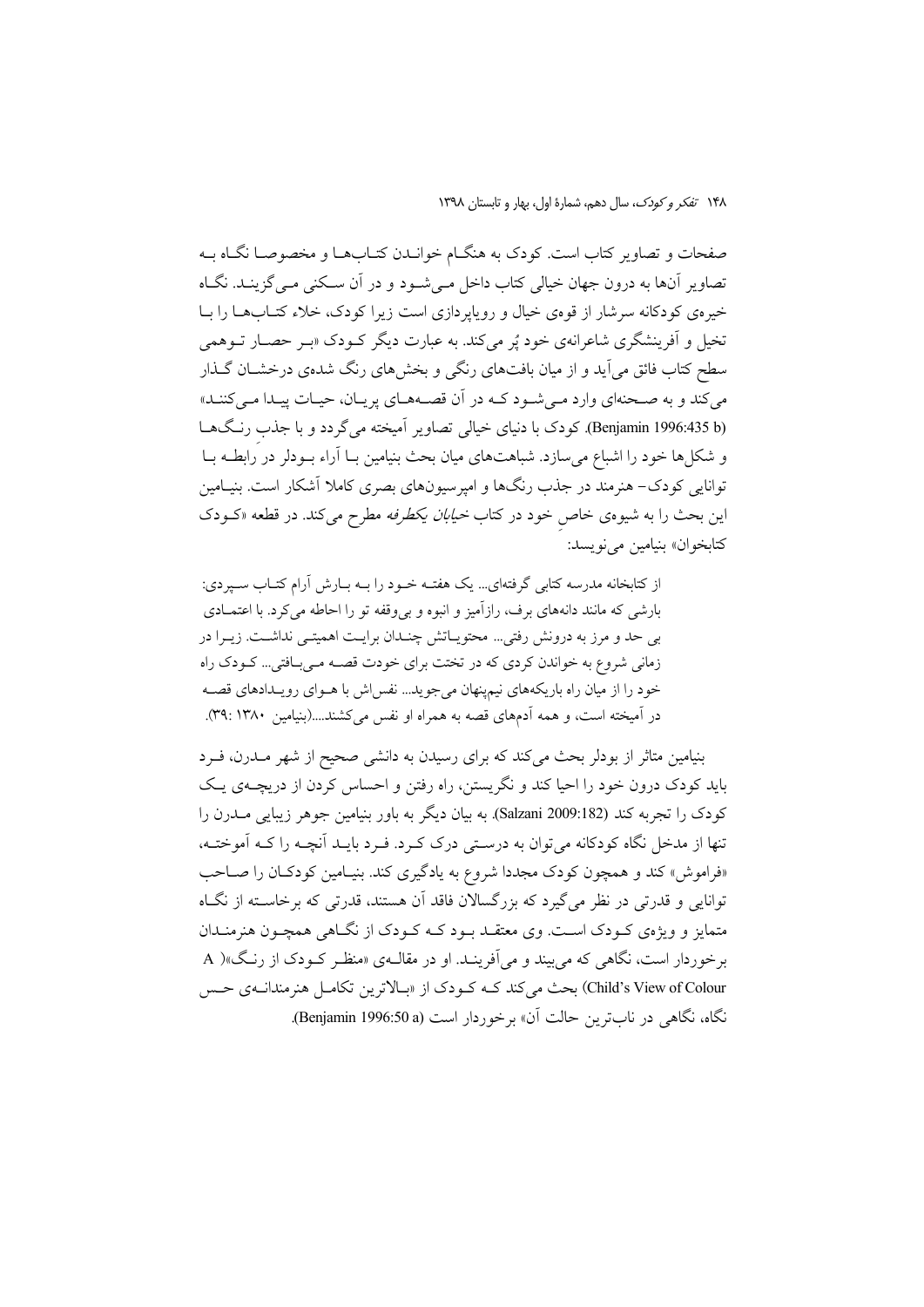### ٤. بازنمایی آراء بنیامین درباره ویژگیهای ادراک کودکانه در فیلم *دونده*

همانگونه که در بخشهای پیشین اشاره شد مفهوم بازی کودکانه در اندیشـههـای بنیـامین از اهمیت فراوانی برخوردار است. او باور دارد که کودک از بازی به مثابهی یـک اسـتراتژی در راستای فایق آمدن بر محدودیتهای جهان واقعی بهره می گیبرد. بـه بیـان دیگـر در فرآینـد بازی، کودک از مواد و ابزارهای جهان واقعی به منظور آفرینش دنیایی روپایی بهره مـی.بـرد. اینجا دقیقا نقطهای است که می توان نحومی بازنمایی اَراء بنیامین درباب ادراکِ کــودک را در فیلم *دونده* مشاهده کرد. در صحنهای از فیلم امیرو به سراغ پیرمـردی مـیرود و از او لامپــی بزرگ مي خرد. در كمال تعجب اين لامپ سوخته و كارائي لامپ بودن را كـه همانـا روشـن كردن محيط اطراف است ندارد. اما اميـرو علـىرغـم عـدم كـارائي لامـپ و فـارغ از تمـام مشکلات مالی، اَن را میخرد و هنگام خریدن چنان هیجانی دارد که گویبی پیــروزی بزرگــی را به دست آورده است. کاملا مشخصِّ است که این واکـنش امیــرو هــیچ نســبتی بــا دنیــای عقلانی و غیر تخیلی بزرگسالان ندارد و اگر فردِ بالغی چنین واکنشی را در یک فـیلم نشـان دهد، مخاطب احتمال میدهد با فردی غیرطبیعی مواجه شده است. اما نکتهی مهم در اینجـا است که این واکنش در دنیای کودکانهی امیرو کاملا فهمپذیر است زیرا نگاه کودک، نگــاهـی سرشار از احساس تحیر، شگفتی و اشتیاق نسبت به قطعهها و ابژههای بی|همیت است. پـس از خريد لامپ توسط اميرو، دوربين برش (Cut) مي خورد بـه نمـايي از محـل زنــدگي او. تصویر، سقفِ کشتی زنگزده را که محل سکونت امیرو اسـت نشـان مـیدهـد و مخاطـب همان لامپ بزرگ و سوختهای را که امیرو از پیرمرد خریده بود مشاهده میکند که از سـقف أويزان شده است(تصوير ١).



تصویر ۱: لامب بزرگ در میان ردیف لامپها آویزان شده است.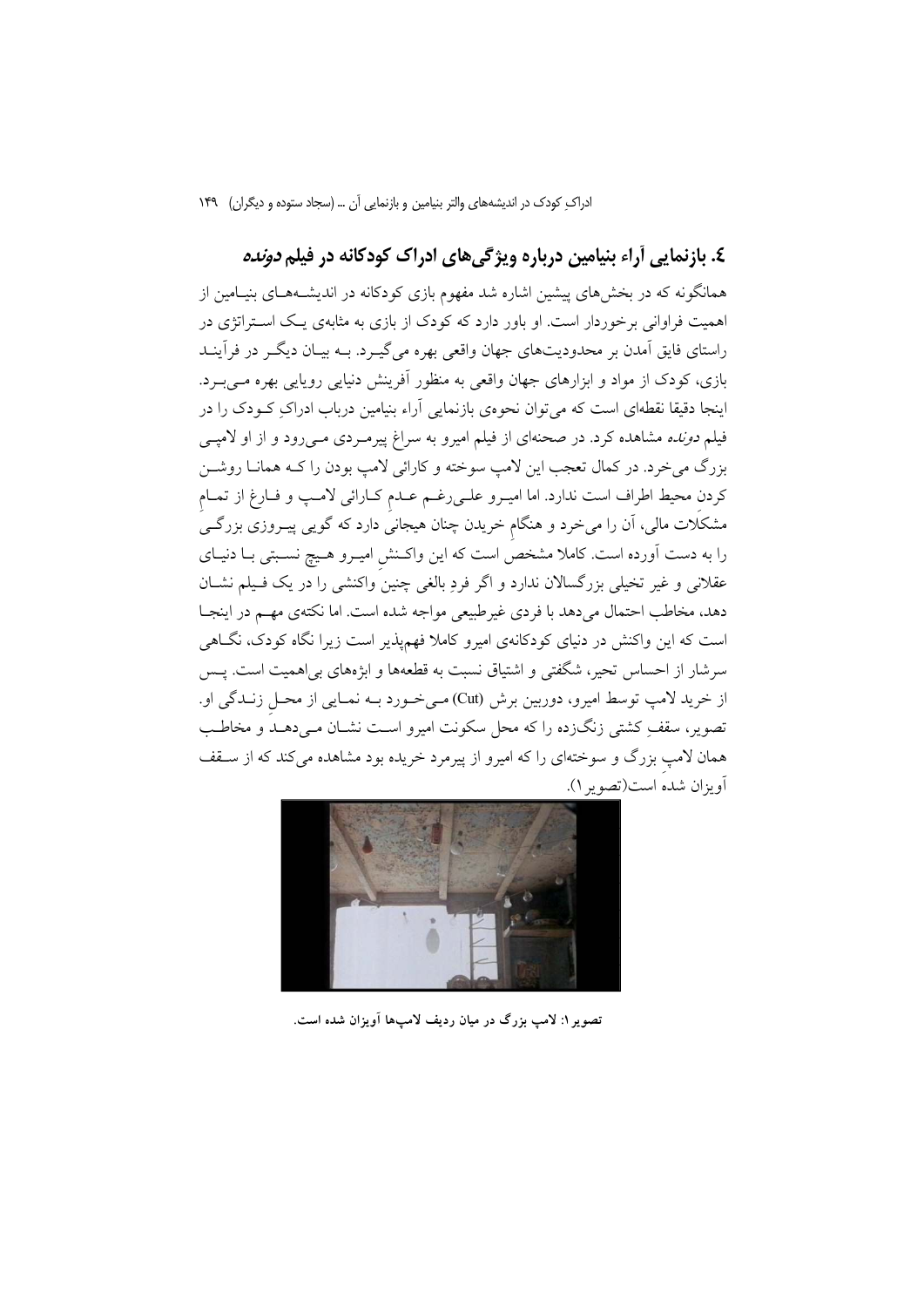لامپهای متعدد دیگری هم کنار این لامپ دسته دسته آویزان شدهاند و از ترکیب کنــار هم چیده شدن آنها وضعیت یک جشن یا چراغانی کردن یک خانه به ذهن متبادر میشــود. در ادامه دوربین به سمت پائین حرکت میکند و امیرو دیده میشود کـه زیـر ایـن لامـپهـا نشسته و مجلههای مورد علاقهاش را ورق میزند. وضعیت صحنه به شکلی است کـه بــه نظر میرسد امیرو باور دارد لامپ بزرگی که خریده میتواند فضای خانهی او را روشن کنــد زیرا آن را همانند یک لامپ کارا به سقف اَویزان کرده است. او با تخیل!ش بــه ســمتی رفتــه که وسیلهای مستعمل در دنیای بزرگسالان را به وسیلهای روشنیساز برای خود تبدیل کـرده است. این صحنه از فیلم *دونده* یادآور گفتهای از بنیامین است کــه اشــاره مــیکنــد: «کــودک مهندس می شود، و خانه تاریک و اندوهبار یدریاش را از جـادو مـی پیرایـد» (بنیـامین ۱۳۸۰ :٤٣). اميرو نيز با خريد لاميي بزرگ، خانهي تاريک و انــدوهبــار خــودش را– چــون يــدر و خانوادهای ندارد– از تاریکی و جادو میپیراید. رفتار امیرو مصداق وضعیتی است که کــودک از طریق بازی، فضا و محیط تیره و تاریک واقعی اطراف خـود را بـه یـک فضـای جـذاب مسحور کننده و افسونگر مبدل میسازد. بنیامین در *خیابان یکطرفه* بحث مــیکنــد کــه «قــوه تخیل، موهبت گنجاندن چیزهای افزون در چیزهای بـیiهایـت کوچـک اسـت، و موهبـت ایجاد یک گستردگی در هـر امـر فشـردهای» (همـان: ٤٥). در ایـن صـحنه از فـیلم *دونـل*ه گستردگی که بنیامین از آن صحبت میکند همانا تخیل امیرو در برساختن لامپ ســوخته بــه مثابهی چیزی کارا در دنیای تخیلی او است و امر فشـردهی مطـرح شـده نیــز همــان لامــب سوختهای است کـه نشـانهای از واقعیـت پیرامـون او محسـوب مـیشـود. امیـرو بـا ادراکِ کودکانهی خود دنیای تنگ و بستهی اطرافش را به دنیایی فراخ و نامتناهی تبـدیل مـیکنـد و وضعیت تثبیت شدهی اشیاء را از حالت نامتغیر آنها خارج میسازد. او در تـلاش اسـت تـا دنیای خیالی و نامتناهی خودش را براساس اشیاء دنیای بزرگسالان بسازد، اشـیائی کـه دیگـر در جهان آنها کاربردی ندارد. از همین روی است که بنیامین اشاره می کنـد «کودکـان جهـان کوچک خود را از اشیا، در جهان بزرگترها می سازند» (همان:١٤).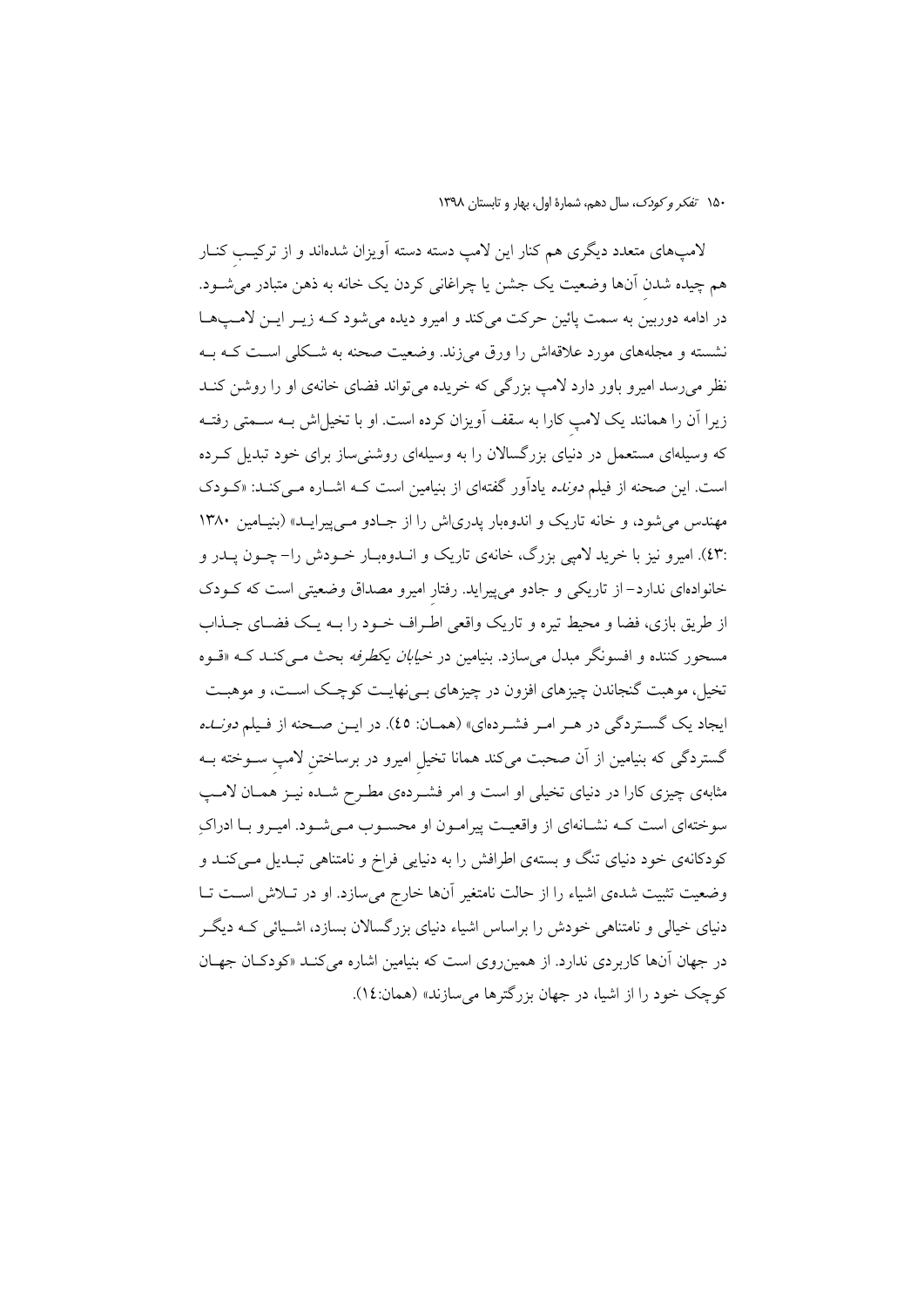با توجه به مباحث مطرح شده در بخشهای پیشین، مشخص شــد کــه بنیــامین همــواره پیوندی مستحکم را میان آفرینشگری و ویرانگـری در فرأینـد بــازی کودکانــه در نظـر مــی-گرفت. یکی از صحنههای فیلم *دونده* که می تواند تبیینگر این درهم تنیدگی میان ویرانگری و آفریدن در رفتارهای کودک باشد، جایی است که امیرو تصمیم می گیـرد الفبــای فارســی را بیاموزد. او که تا پیش از این از دیدن تصاویر رنگی هواپیماها در مجلـههـای خــارجی لــذت می برد، در صحبت با یک فروشندهی مجله متوجـه مـی شـود کـه توانـایی خوانـدن، نیـروی بزرگی است که از داشتن آن بی بهره بوده است. همین مسـئله سـبب مـیشـود کـه او تمـام نیرویش را برای یُر کردن این خلاء به کار گیرد. در صحنهی مذکور امیرو را در ساحل مــی-بینم در حالیکه آفتاب در حال غروب کردن است. او با خشم بسـیار، مجلـهای را کــه بــرای دیدن تصاویر هواپیماهای داخلش خریده بود پاره میکند و با تکراری دیوانهوار خـود را بـه خاطر اينكه نمي تواند بخواند سرزنش مي كند. اين ميزانسن (Mise-en-scene) نشان مي دهـد که امیرو تصاویر جذاب مجلهها را که پیش از این عاشقانه دوست داشت ویران می کند تـا از دل آن به آفرینشی جدید که همانا توانایی خواندن و نوشتن است دست یابـد. ایــن صــحنه برای امیر نادری از چنان اهمیتی برخوردار بوده که او هیچ عنصری را در ایــن صـحنه بــدون فکر به کار نگرفته است، حتی غروب آفتاب. او در مصاحبهای دربـارهی فـیلم *دونــاـه* اشــاره می کند که یکی از عناصر مهم در این فیلم، نور است.

بارها اتفاق می|فتد که برای گرفتن یک صحنه، چند ساعت صبر میکنم تـا مـثلا ظهـر بشود یا غروب بشود که در نور مناسب و مورد نظرم فیلمبرداری کنیم، چون معتقدم ک برای مفهوم آن صحنه بخصوص، نور یک ساعت بخصوص، خیلی مهم است و کـاربرد دارد؛ و فیلمبرداری در یک ساعت دیگر، آن معنبی را نمبیدهــد. صـحنهی مجلــه پــاره كردن فيلم دونده در نور ظهر معنى نمىدهـد و بايـد در نـور غـروب و چنـان فضـايي فیلمبرداری شود (گلمکانی و مهرایی ١٣٦٤/الف: ٢١و ٢٢).

غروب، تصویری غمانگیز است کـه نقطـهی گــذار از یــک دوران بــه دورانــی دیگــر را نمایندگی می کند. گذار از بی سوادی به با سواد بودن، از ضعف به توانیایی و از شکست بـه پير وزي.

از سوی دیگر نشان داده شد که به باور بنیامین معنـای قــوهی میمتیـک، ظرفیـت خــارج شدن از محدودیتهای «خود» و دگردیسی یافتن به ابژهها و گُـم کـردن خـود در محـیط و جهان بازی است. براساس این قوه، کودک با تمام حسهایش به درون جهان ابـژههـا داخـل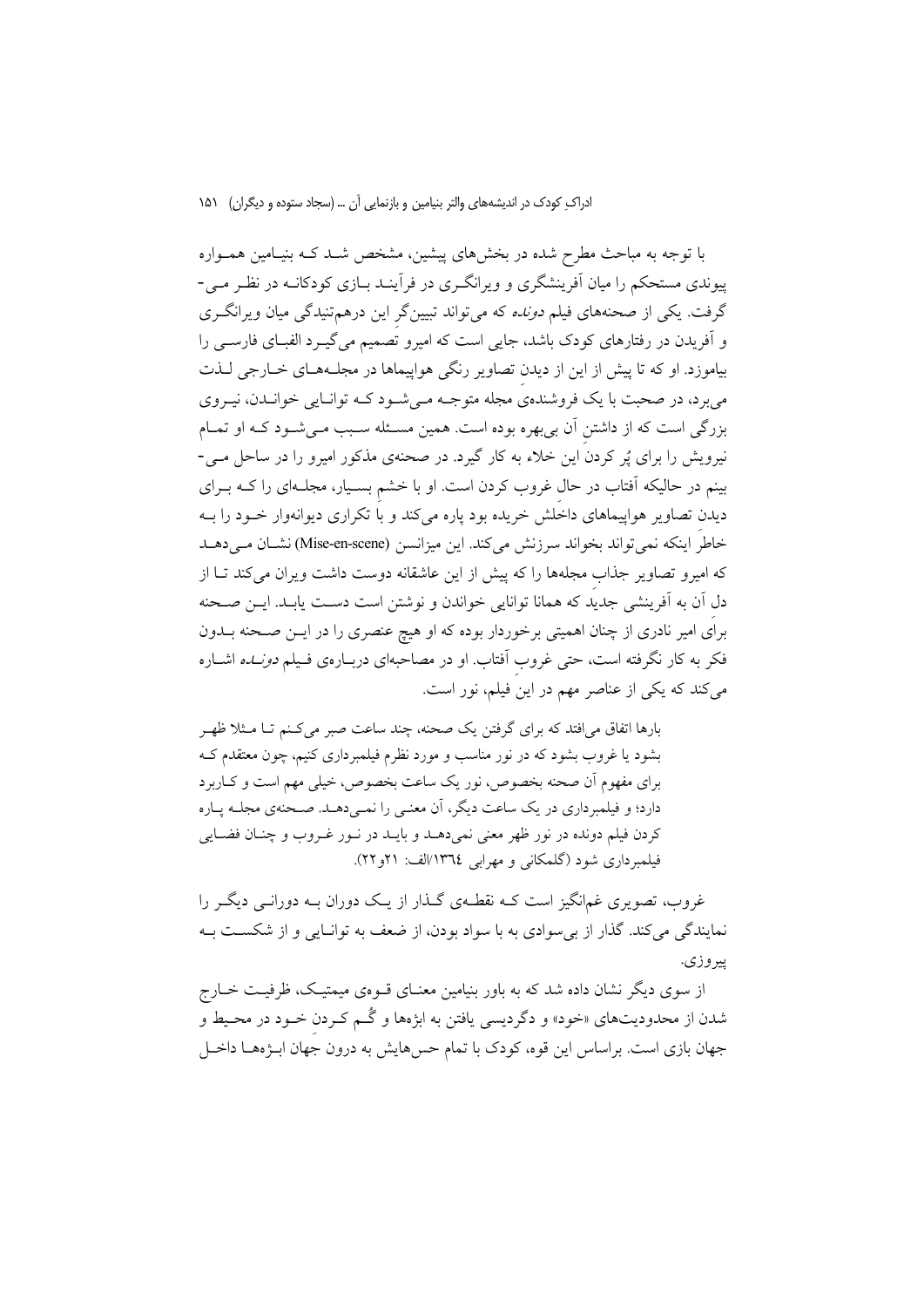میشود و مرزها را از میان برمیدارد. صحنههای بسیاری از فیلم *دونده* را میتوان بــه عنــوان مصداقهایی برای تعاریف مطرح شـده در سـطور بـالا مـدنظر قـرار داد. در ايـن اثـر بارهـا مرزهای میان امیرو به مثابهی سوژه و فضای پیرامونش به مثابهی ابـژه در هــم تنیـده و محــو می شوند. به عنوان نمونه می توان به بخشهایی اشاره کـرد کـه امیـرو بـه فضـای پیرامـونش دوخته می شود و جنس ترکیببندی کار در بُعد تصویری به نحوی است که امیرو با شــی|ی كه در اطراف او حضور دارد ادغام شده است. يكي از نمونههاي اين رويكرد جـايي اسـت که امیرو و یکی از دوستانش در کنار ساحل نشستهاند و پسزمینهی آنهـا را کشـتی بزرگـی احاطه كرده است(تصوير ٢). نحوهي يرداخت اين قاب (Frame) به شكلي است كـه آشـكارا افق را از دیدِ تصویر حذف کرده و تلاش دارد بدنهـای جـدای کشـتی و امیـرو را بـر هـم ترکیب کرده و موجودیت هر یک را در نسبت با دیگری تعریـف کنـد. گـویی مـرزی میـان امیرو و کشتی که هویت او را تعریف میکند وجود ندارد و بدنهای منفک بودهی آنهـا بــه بدنی جمعی تبدیل شده است. این تصویر تلاش دارد فاصلهی میان سوژه و ابـژه را از میـان بردارد و نشان دهد که امیرو و موجودیتاش در نسبت با اشیائی کـه در اطـراف او حضـور دارند معنا می یابد. این تصویر حاصل تصادف نیست بلکه مبتنی بـر ایــدهای بــه هــم پیوســته است که در ذهن فیلمساز جریان داشته. امیر نادری بـه صـراحت اعـلام مـیکنـد کـه هـیچ عنصری در قاب تصویر این فیلم اتفاقی نبوده است و در مثالی جالب به حضور کشتیهـا در قاب تصوير اشاره مي كند: «من حتى كشتيها را جابهجا مي كـردم تـا كمپوزيسـيون Pictorial) (Composition و معنایی را که می خواستم به دست بیاورم» (گلمکانی و مهراسی ١٣٦٤/ب: ١٨). بنیامین در مقالهای که دربارهی شهر مسکو نوشته است، شهروند مسکویی را به یک کـودک تشبیه می کند، کودکی که قادر است به صورت تنگاتنگ و پیوسته با مـردم و چیزهــا آمیختــه شود (Benjamin 1986:112). پُر واضح است که همین تجربه، چیزی است که امیـرو هــم بــه عنوان یک کودک از سر میگذراند.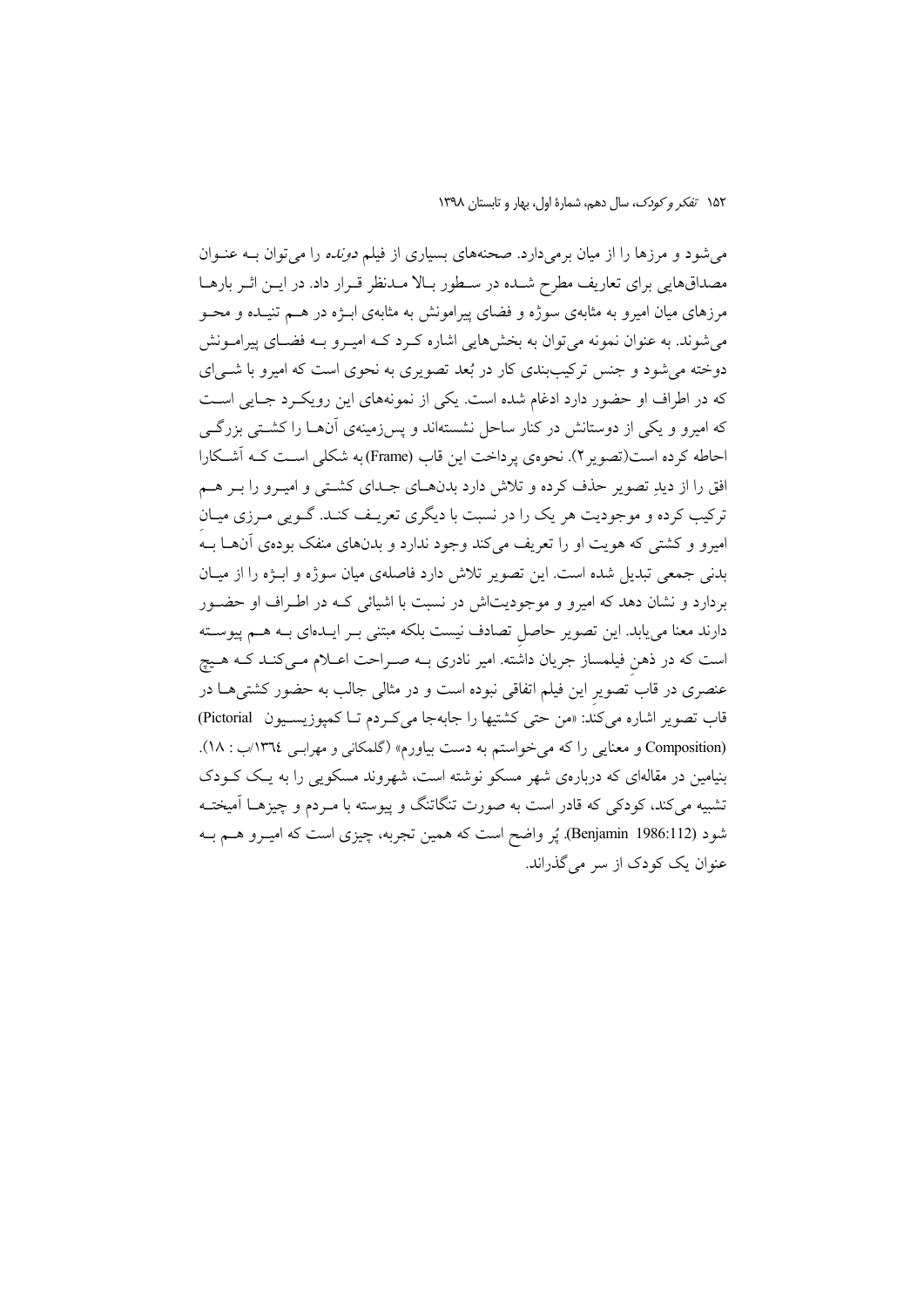

تصویر۲. در هم آمیزی سوژه و ابژه در نمایی از فیلم

در ادامهی فیلم و هنگامی که امیرو تصمیم میگیرد به مدرسه برود تـا الفبـای فارســی را بیاموزد یکی دیگر از نمونههای ادغام میان سوژه و ابژه و رخ دادن فرایندِ میمتیک رخ مـی-دهد. در این صحنه که به صورت مونتاژ موازی (Parallel Editing) یرداخت شده است امیـرو را میبینیم که در مدرسه و سر کلاس، الفبا را به کمکِ معلم یاد میگیـرد و ایــن تصــویر بــه صورت موازی به تصاویری از او که در مکانهای مختلف ِطبیعـت همچـون سـاحل، کنـار ریل قطار، تیههای شنی و … حضور دارد پیوند می خورد در حالیکه در حال تکـرار حـروف الفبا و يادگيري آن است. در اين ميان و با تمهيـد انتخـاب شـده از سـوى فيلمسـاز (مونتـاژ موازي)، جديتِ اميرو در يادگيري الفبا با المانهايي تصويري همچون سـرعت قطـار، بــاد و برخورد موجهای سهمگین با سنگهای ساحلی نمایش داده شدهاند. از طـرف دیگـر امیـرو دائما در مکانهای مختلفی از فضای پیرامونش قرار داده می شود تا بدین طریـق بـر همـهجـا بودن او و پیوندش با طبیعت تاکید شود. امیرو مرحلهای مهم از زندگیاش را که یـاد گــرفتن حروف الفبا است طی میکند و به موازات این اتفاق، طبیعتـی کـه او را فـرا گرفتـه، مراحـل حرکتی خود را در نسبت با تغییر و تحول امیرو دنبال مـیکنـد. بـا ایــن تمهیــد از یــک ســوّ طبیعت نشانهای است از درونیات امیرو و از سوئی دیگر امیرو بخشبی است از طبیعــت. ایــن صحنه به شفافیت نشان میدهد که تجربهی زیستهی امیرو و طبیعت در هـم یکـی و ادغـام شده و بدنهای آنها در هم گره خورده است زیرا نمیتوان امیرو را از فضـایی کـه در آن قرار گرفته جدا کرد. به بیان دیگر طبیعت بخشی از امیرو و امیرو هم جزئی از طبیعـت شــده است.

مباحث مطرح شده در بخشهای قبل نشان داد که از منظر بنیامین، نگــاه کــودک نگــاهـی سرشار از قوهی تخیل و رویاپردازی است و کودک میتواند جهان واقعی را با بهرهگیـری از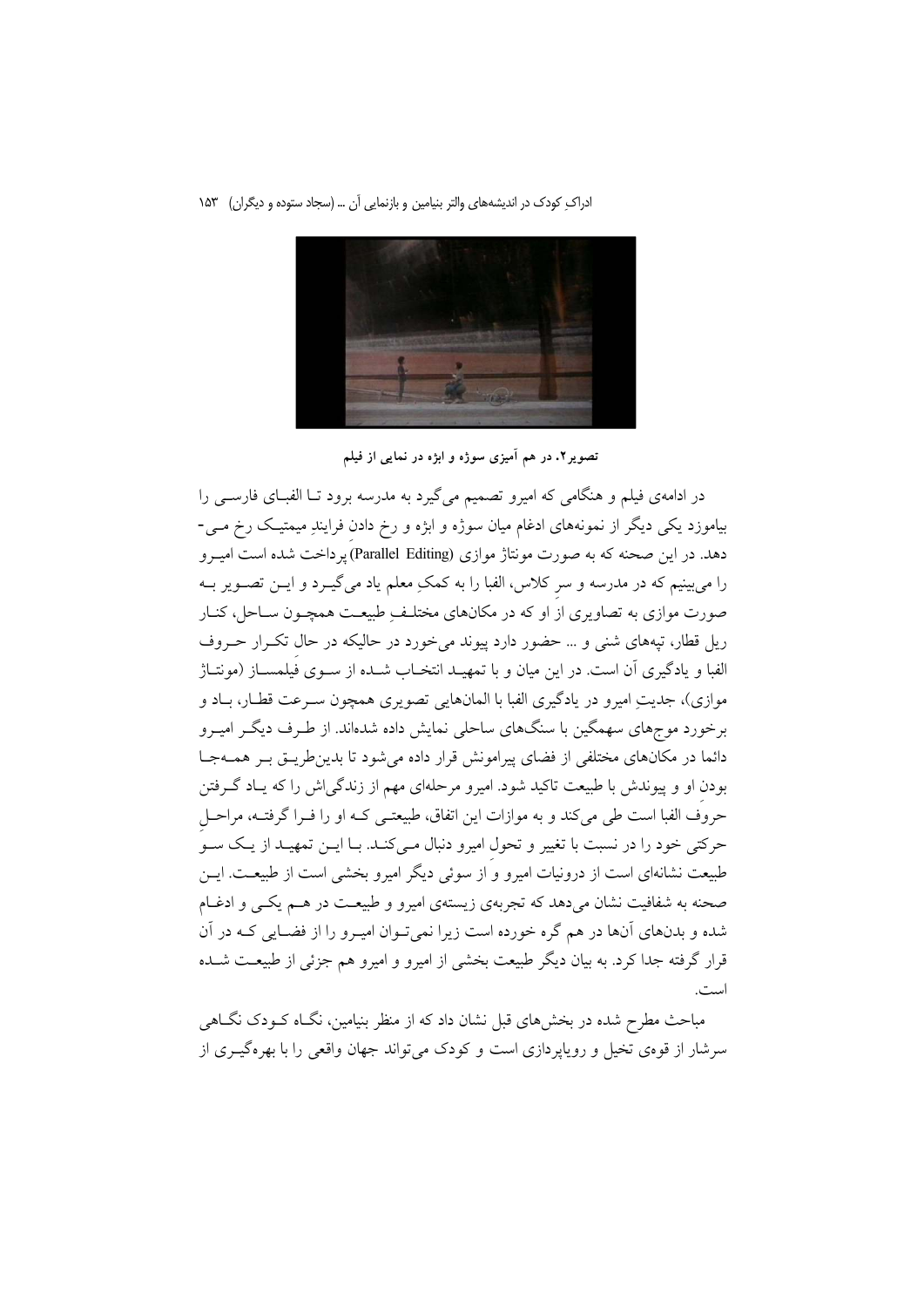۱۵۴ تفكر وكودك، سال دهم، شمارة اول، بهار و تابستان ١٣٩٨

قوهی تخیل و ظرفیت اَفرینشگری شـاعرانهی خـود دگرگـون و متحـول سـازد. بازنمـایی اندیشههای بنیامین در رابطه با ویژگی های منحصربفرد و متمایز نگاه کـودک را مـی تـوان در صحنههای مختلفی از فیلم *دونده* بازیافت. یکی از مهمتـرین آنهـا نگــاهی اسـت کــه امیــرو نسبت به تصاویر رنگی هواپیماها در مجلاتِ عمدتا خارجی دارد. او به ایــن تصــاویر عشــق می ورزد و با دیدن آنها در رویاهایش غرقه می شود. امیـرو کـه توانـایی خوانــدن و نوشــتن ندارد، مجلههای مختلف را تنها برای تصویر آنها خریداری می کنـد و معمـولا هــم حاضـر است برای انجام این کار، فارغ از گرانبودن مجلههـا مبلـغ مـوردنظر را پرداخـت کنـد. ایــن مسئله نشان میٖدهد که نگاه کردن به تصاویُر مجلهها به امیرو چنان حس شعفانگیزی مــی-دهد که به تنهایی راضی کننده است زیرا میتواند راهی باشد بـرای آزادی تخیـل او. بنیـامین در مقالهی «یادداشتهایی برای مطالعـه زیبـاییشناسـی ترسـیمهـای رنگــی در کتــابـهـای كودكان»( Notes for a Study of Beauty of Coloured Illustrations in Children's Books). تجربهی مواجههی کودک با شکل های رنگی در کتابهای مصـور را مجـالی بـرای گـردش آزادانهی خیال در نظر می گیرد، فرأیندی که تخیل کودک در آن، خود به بازآفرینی آنچــه کــه در تصاوير مي بيند مي يردازد (Benjamin 1996:264-265 c). اين تعريف، فرآيندي را كه اميـرو با دقیق شدن در تصاویر مجلات طی میکند به روشنی تحلیل میکند. یکی دیگ از فصل-های فیلم که به نگاه خیره و متمایز بودن آن در دنیـای کودکانــه تاکیــد مــی کنــد مربــوط بــه صحنههای آغازین فیلم است. امیرو در میان خرابهها، ویرانهها و قطعات مختلف وسـایل بــه دنبال اشیائی می گردد که توجهاش را جلب می کند. اگر چه به نظر می رسد این کار بـرای بـه دست آوردن درآمدی حداقلی برای گذران زندگی است اما از منظر دیگر نیز می تـوان بــه آن نگاه کرد. این صحنه نشان دهندهی علاقهی کودک در گرایش به جذب خردهریـزهـا اسـت که نمونهی آن خریدِ لامپ سوختهای است که در بخش قبل به آن اشاره شـد. کودکـان «بـه طرزي مقاومتنايذير جذب خردهريزهايي مي شوند كه از فعاليتهــاي ســاختماني، باغبــاني، کار خانه، خیاطی، یا نجاری به جا می۵ماند. آنان در این خـردهریزهـا چیزهـایی را تشـخیص می دهند که از میان جهان اشیا، تنها و تنها متوجه آنان شده است» (بنیامین ۱۳۸۰: ۱٤). امیـرو به هنگام جستجو در این خردهریزها چشمش به کشتی بزرگی میافتـد کـه در کنـار سـاحل لنگر گرفته است. او با دیدن کشتی متحیر میشود و با نگاهی هیجانزده به کشتی خیره مـی-ماند و با خود مي گويد: «چقدر سفيده!... چقدر قشنگه!». شگفتي اميرو به صورتي اسـت كــه گویی برای اولینبار است که با کشتی مواجه شده و ایـن در حـالی اسـت کـه بــا توجــه بــه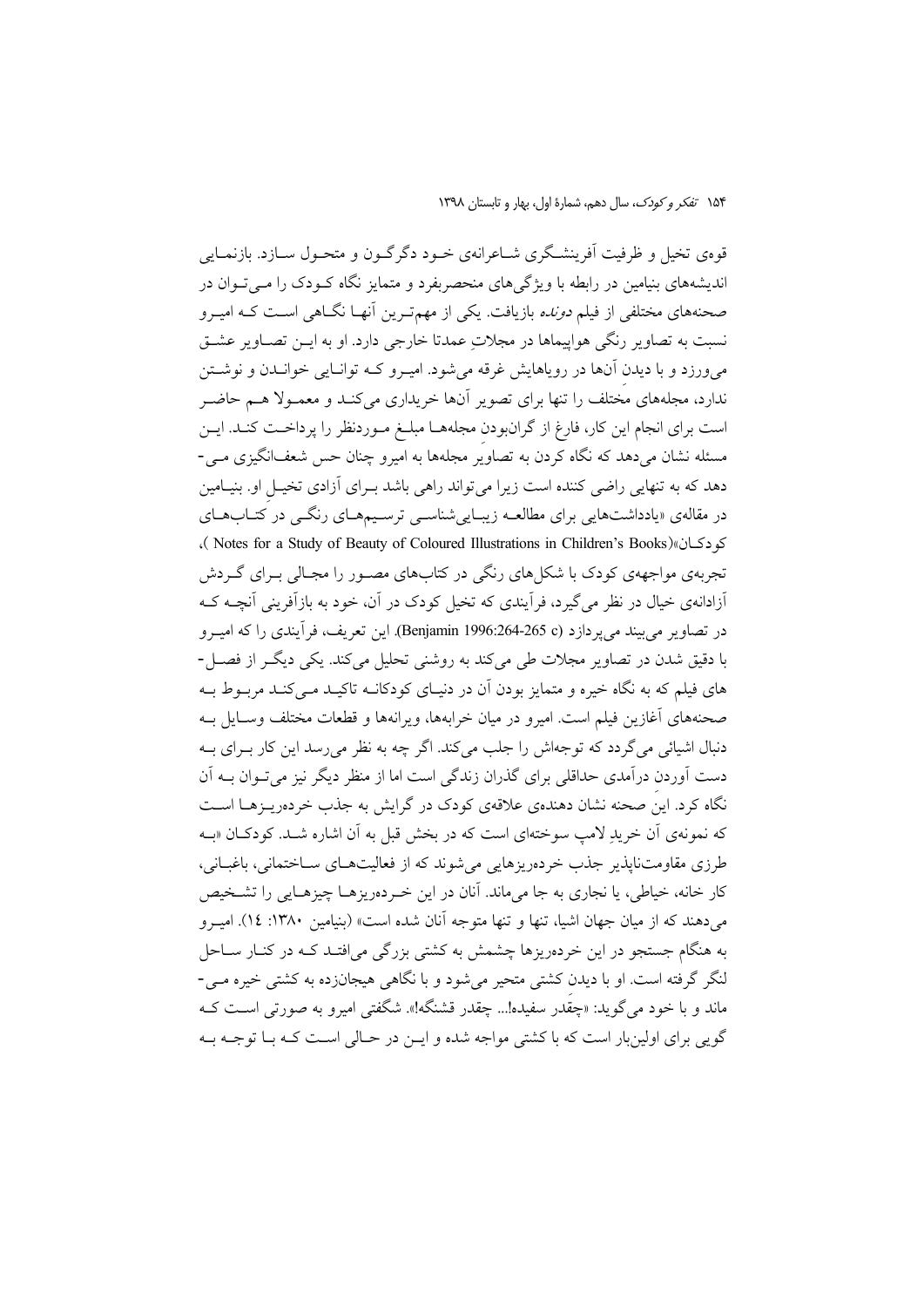زندگی او در آن محیط، قطعا بارها و بارها کشتیهای مختلـف را نظـاره کـرده اسـت. نگـاه امیرو به مثابهی یک کودک، به شکلی به کشتی خیره شده که انگار برای نخستینبار است بـا چنین پدیدهای مواجه می شود. در ادامه و تنها چند دقیقه بعد، باز هم تازه بودن امـر تکـراری در نگاهِ کودکِ فیلم *دونده* مورد تاکید قرار می گیرد. جایی که پیرمرد و پیرزنی در حــال گــذر از عرض جاده هستند و امیرو با چنان تحیری به آنها زل میزند انگار تا به حال هیچ پیــرزن و پیرمردی را از نزدیک ندیده است (تصویر ۳ و ٤). رویکرد امیـر نـادری در تاکیـد بـر نگـاه کردنهای تازه به امر تکراری زمانی مهمتر میشود که ایدهی بنیامین در بـاب مفهـوم تکـرار در رفتار و بازی کودکانه مورد تاکید قرار گیرد.



تصویر۴. امیرو با تحیر به پیرمرد و پیرزن خیره شده است ً تصویر۴. پیرمرد و پیرزن با سختی از عرض جاده عبور میکنند

همانطور که نشان داده شد از دیدگاه بنیامین، قانون تکرار بر جهان بــازی کــودک ســلطه دارد و این قانون شکل(دهندهی روح بازی کودکانه است. ادراک کودکانــه از مفهــوم تکــرار، میتواند ملال و تکراری بودن را به امری تازه و هیجانانگیز بدل سازد، همـان واکنشــی کــه امیرو به هنگام دیدن کشتی لنگر گرفته در ساحل از خود بُروز داد. نمونـههـایی از تکـرار در فیلم *دونده* وجود دارند که برای کودکِ فیلم همواره تازگی خود را حفـظ مـیکننـد. از ایــن نمونهها میتوان به نگریستن دائمی امیرو به پرواز هواپیماهای کوچک اشاره کرد. او بارهــا و بارها به بلند شدن هواپیماهاً و حرکت آنها در آسَمان همچـون پدیــدهای تــازه مــیiگــرد و طوری در آنها دقیق میشود انگار که اتفاقی مهـم را کشـف کـرده اسـت. ایــن موضــوع در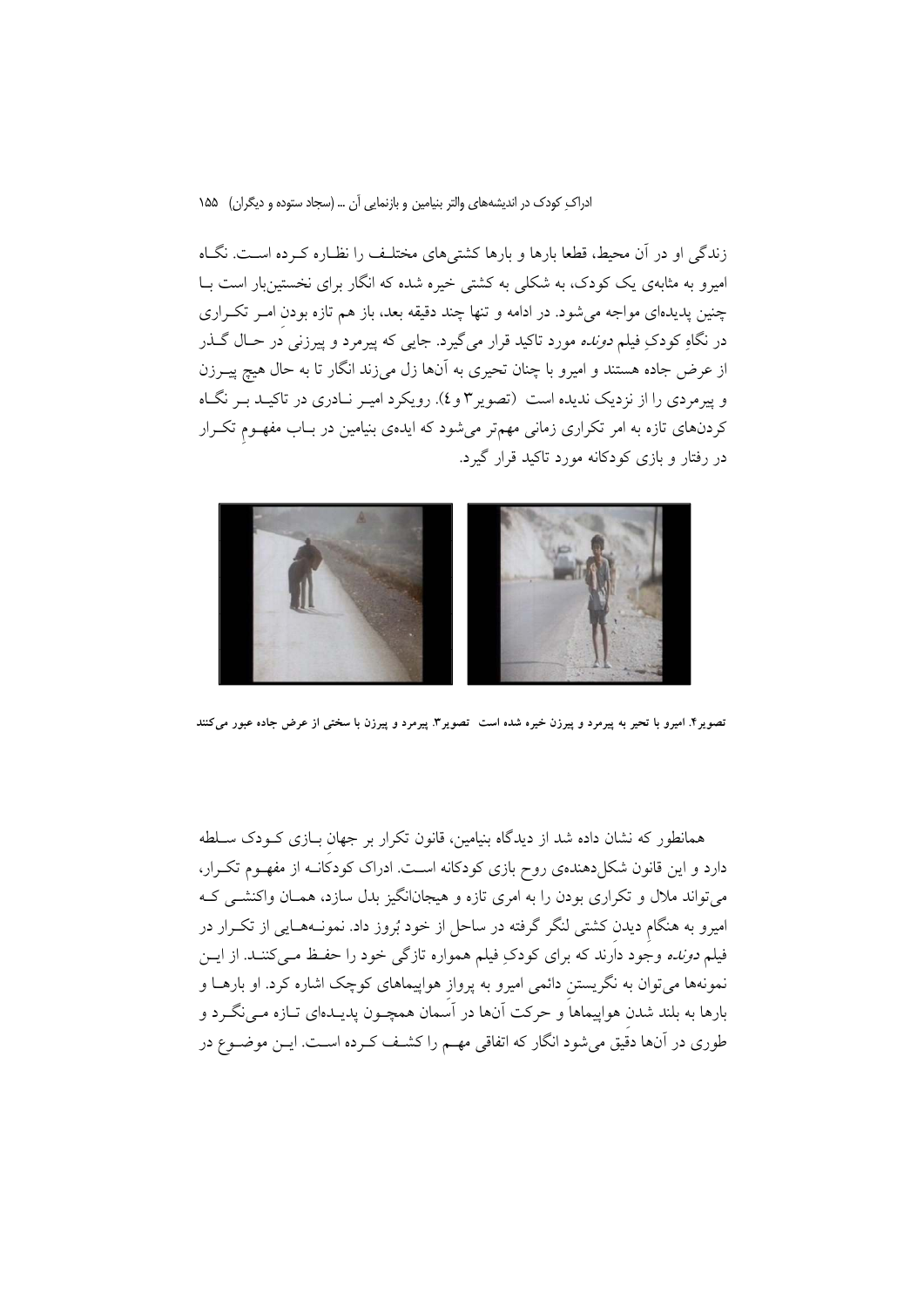نگریستن مکرر امیرو و دوستانش به حرکت قطارهــا هــم دیــده مــیشــود. آنهــا بــا دیــدن قطارهایی که پیش از این بارها و بارها نظاره کردهاند دوباره به وجد می آیند و فریاد می زننــد. اما مثال برجستهی بازنمایی مفهوم تکرار به مثابهی امری نو را می توان در تکرار کـردن عمــل دویدن در فیلم مدنظر قرار داد. عنوان فیلم هم بر این نکته تاکید میکند تا فعـل دویـدن را نسبت به سایر فعالیتها متمایز می سازد. امیرو و دوستانش دائما در فـیلم، چــه در موقعیــت بازی و چه در وضعیتهای دیگر در حال دویـدن هســتند و ایــن فعــل از چنــان تکــرار يُــر شدتی برخوردار است که در غالب صحنههای فیلم مخاطب، شخصیتها را در حال دویــدن نظاره میکند. گویبی همانطور که پیش از این گفته شد «لذتی بزرگتـر از مجـددا انجـام بــده» برای کودکان وجود ندارد (Benjamin 2005:120). تاثیر دویدن در این فیلم چنان گسترده بـود که برای مدتها «موتیف دویدن به موتیف اصلی سینمای ایران بـدل شـد» (اسـلامی ١٣٧٤: ۱۰۹). نشانهای که آن را می توان در آثار فیلمسازهای بسیاری همچـون عبـاس کیارسـتمی و ابوالفضل جليلي مشاهده كرد.

فراتر از این و در سطح دیگر برخی از صحنههای دویــدن امیــرو بــه شــکلی اجــرا شــده گویی او به دنبال یادگرفتن چگونگی دویدن است. نمونهی بارز این صحنه جایی اسـت کـه امیرو به مردی که یک پا نـدارد بـا تعجـب خیـره شـده است(تصـویر٥). پـس از ایــن نمـا، تصویری از امیرو نمایش داده می شود که دویدن را به صورت مکرر تمرین می کنـد (تصـویر ٦). او با دیدن مردی که پا ندارد از دل یک فقدان به اهمیتِ چیزی که دارد پی مـی.ِــرد و بــا دويدن، بر اين چيز – ياهايش- تاكيد مي كند. اميرو با ديدن مردِ بدون يــا تــازه مــي فهمــد كــه یاهایش چه اهمیتی دارند و در تلاش برمی آید از آنها استفاده کند و دویـدن بـا یاهــایش را بياموزد. او گويي مي خواهد «لذت يا داشتن را مزمه زه كنـد: لـذت رفـتن را» (امينـي ١٣٧٤: ۱۰۰). این صحنه یادآور گفتههای بنیامین در بـاب ظرفیــتهــای ادراکــی موجــود در دوران کودکی به هنگام مواجه شدن با پروسهی یادگیری راه رفـتن اسـت. بنیـامین در در قطعــهای نوشته شده به سال ۱۹۳۳ به فقدان قوهی جهتیابی در کودکان اشــاره مــیکنــد. او بــه بــی-تفاوتی کودک نسبت به جهتهای جلو، عقب، چپ و راست تاکید مـیکنـد و سـپس مـی-نویسد: «فرد بزرگسال تنها میتواند یک کار را انجام دهد-راه رفتن-اما یک چیز هست کـه او ديگر نمي تواند انجام دهد- يادگرفتن راه رفتن» (Powers 2018:731). در حاليکه کـودک قادر است به هر جهت و مسیری-عقب، جلو، راست و چپ- حرکت کند، فـرد بزرگســال با این نکته تبیین و محدود می شود که تنها باید یک مسیر(به سـوی جلـو) را بـرای حرکـت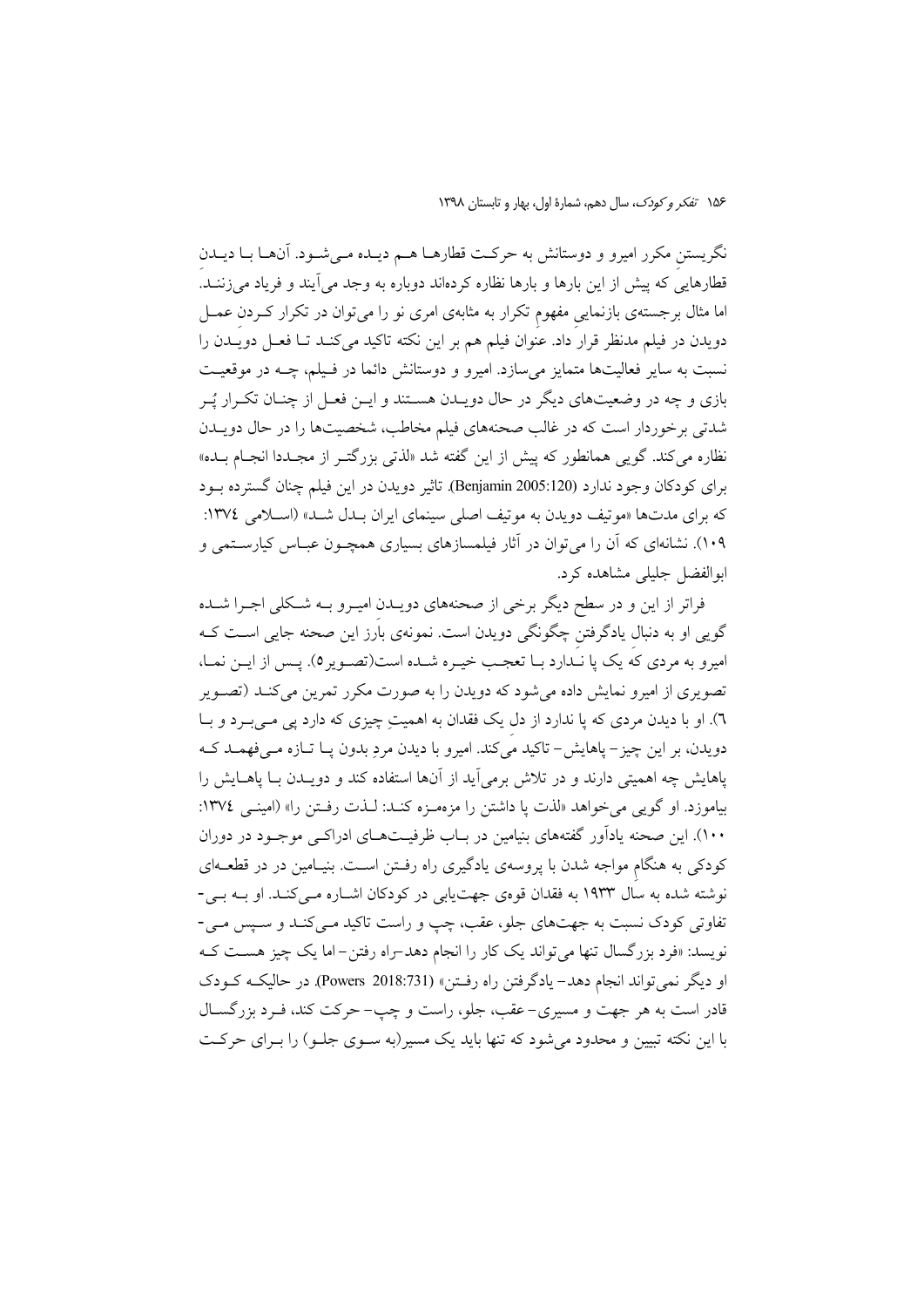کردن انتخاب کند. به بیان دیگر حرکت و بازگشتی به عقب، چپ و راست بـرای فـرد بـالغ وجود نــدارد. بنيــامين در *خــاطرات دوران كــودكي در بــرلين حــوالي ۱۹۰۰ (نس*ـخه ۱۹۳۲– ۱۹۳٤)، با لحنی آمیخته با احساس نوستالژیا میفویسد: «می توانم دربارهی شیوهای که زمـانی راه رفتن را اَموختم رویاپردازی کنم، اما کمکی نمیکند. من حـالا مـیدانـم کـه چگونـه راه بروم، ديگر امكان ياد گرفتن راه رفتن وجود ندارد» (142-141؛2006 Benjamin). اميروي فيلم *دونده* این شانس را دارد که دویدن را از نو بیاموزد، چیزی که بزرگسـالان از امکـان رسـیدن به آن عاجز هستند. به بیان دیگر «برای دوندهای که در اوایل فیلم دستش به قطار نم<sub>حی</sub>رسـد و بی اعتنا به دیگران، می خواهد بفهمد که خودش چقدر می تواند بدود … در انتهـا دویــدن را مي آموزد و به قطار مي رسد و سوار مي شود» (عقيقي ١٣٧٤ :١٠٣)



تصویر۵: نقطهی دید امیرو که به مرد بدون یا نگاه می کند



تصویر۶: امیرو دویدن را تمرین میکند و میآموزد

### ٥. نتيجەگىرى

این مقاله نشان میدهد که شیوهی نگاه کردن کودک از منظـر بنیـامین، شـیوهای نوگرایانــه و خلاقانه است. امری است که با همهی وجود رخ میدهد چـرا کــه ادراک کــودک بــه معنــی دقیق کلمه، زندگی کودک است. نگاه کودک میتواند آنچه را که چشم ابـزاری بزرگسـال از دیدن اَن ناتوان است ببیند و تشخیص دهــد. کــودک، دنیــای واقعــی را بــه مثابــهی جهــانی رویاگونه و فانتزی می بیند و از این رو نگاه خیرهی او می تواند به فراسـوی محـدودیتهـای جهان بسته و عقلانی بزرگسالان حرکت کند. به بیان دیگر شیوهی نگریستن کودک، مجـالی است برای ورود به قلمروی دنیای خیالی زاییده شده از بطن دنیای واقعی. چشم کـودک در پی خواندن، موشکافی و تحلیل نیست، بلکه با بیشترین تحیر و شگفتی بـه پیرامـونش مـی-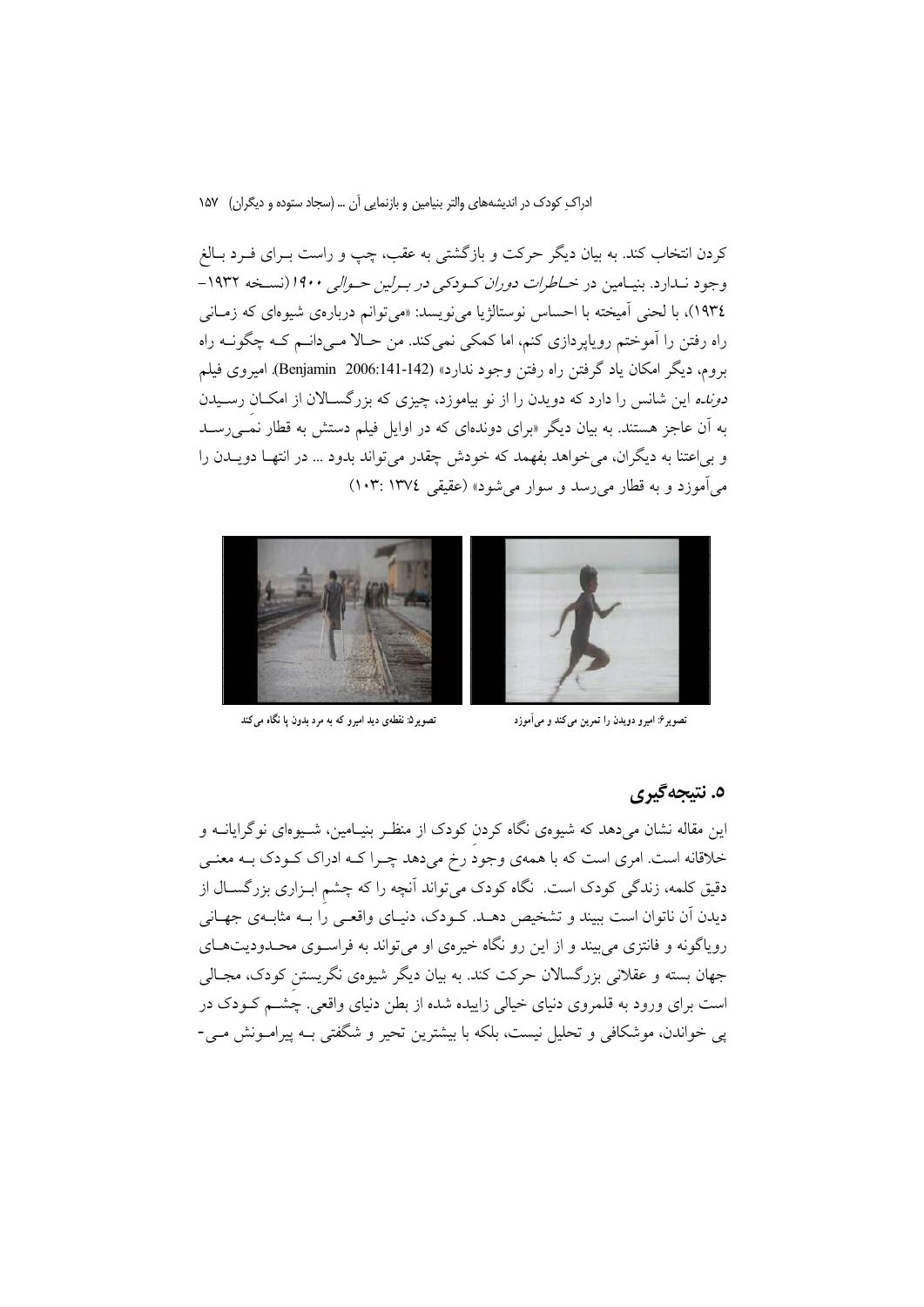نگرد و لذت می برد. به همیندلیل است که فعالیتها و بازیهای کودکانه، خلاقانه و لحظـه-ای هستند. فرأیند ادراکی کودک رابطهای غیرسلسله مراتبی و دوجانبه را میـان سـوژه و ابـژه یدید می آورد. کودک با ابژههای جهان واقعی مواجه می شود، جهان روپایی خود را بـر روی این قطعهها برونافکنی میکند و آنها را به اجزایی از جهان رویایی خـود مبـدل مـیسـازد. این ویژگیها در فیلم *دونده* به عنوان یکی از مهـمتـرین فـیلمهـای سـاخته شـده دربـارهی کودکان به وضوح قابل ردیابی است. امیر نادری با توجه به شـباهتِ تجربــهی زیســتهاش بــا امیرو در تلاش برآمده تا بازنمایی ادراک کودکانه را در فیلمش مورد تاکید قــرار دهــد. او نــه به عنوان فیلمسازی که از بیرون به شخصیت اصلی فیلمش نظر افکنده، بلکه به عنوان کســی که مانندِ امیرو کودکی خاص و سختی داشته موفق شده است ویژگےهای ادراکے او را در فیلمش بازنمایی کند تا بدینطریق، فیلم *دونده* به نمونهای معیـار از سـینمای کــودک تبــدیل شود که توانسته تصویری دقیـق از حـال و هــوای کــودکی ســختکــوش و ادراکِ او را بــه مخاطب ارائه دهد.

# پىنوشتھا

#### كتابنامه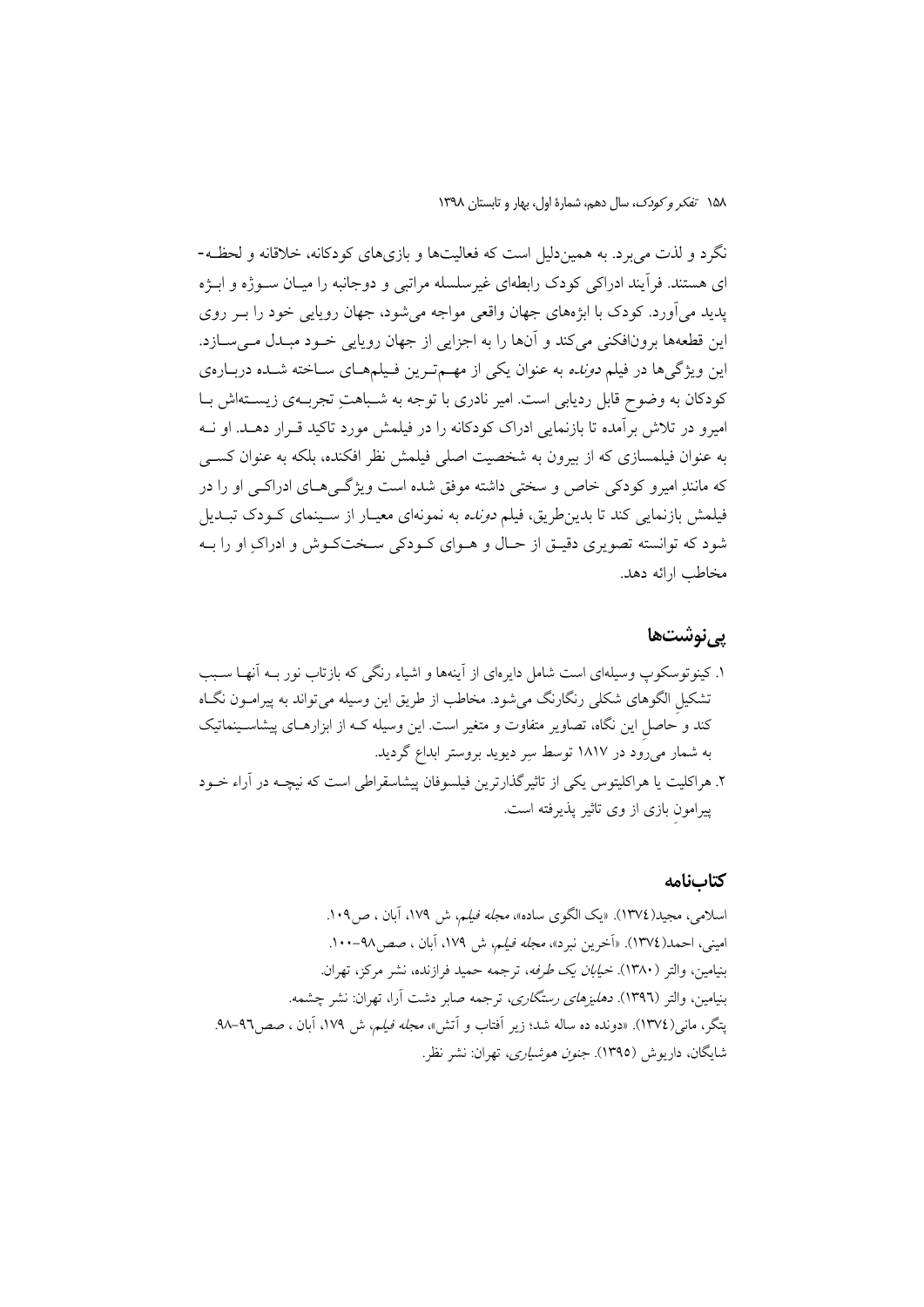- Baudelaire, Charles (1964), The painter of modern life and other essays, Translated by Jonathan Mayne, Phaidon Press.
- Benjamin, Walter (1996 a), "A Child's View of Color", in: Selected Writings: 1913-1926, Edited by Marcus Bullock, Michael W. Jennings, London & Cambridge: Belknap Press, pp.  $50 - 51$ .
- Benjamin, Walter (1996 b), "A Glimpse into the World of Children's Books", in: Selected Writings: 1913-1926, Edited by Marcus Bullock, Michael W. Jennings, London & Cambridge: Belknap Press, pp. 435-443.
- Benjamin, Walter (2006), Berlin Childhood around 1900, Translated by Howard Eiland, London & Cambridge: Belknap Press.
- Benjamin, Walter (1996 c), "Notes for a Study of the Beauty of Colored Illustrations in Children's Books", in: Selected Writings: 1913-1926, Edited by Marcus Bullock, Michael W. Jennings, London & Cambridge: Belknap Press, pp. 264-266.
- Benjamin, Walter (1986), Reflections: essays, apohorism, autobiographical writing, Edited by Peter Demetz, Schocken Books, New York
- Benjamin, Walter (1994), The Correspondence of Walter Benjamin, 1910-1940, Edited by Gershom Scholem, Theodor W. Adorno, University of Chicago Press.
- Benjamin, Walter (2005), "Toys and Play", in Selected Writings: 1927 1930, Edited by Michael William Jennings, Howard Eiland, Gary Smith, London & Cambridge: Belknap Press.
- Buck-Morss, Susan (1989), The dialectics of seeing: Walter Benjamin and the Arcades project, The MIT Press.
- Charles, Matthew (2018), "Pedagogy as "Cryptic Politics": Benjamin, Nietzsche, and the End of Education", boundary 2: an international journal of literature and culture, Vol45, No2, pp 35-62.
- Gess, Nicola (2010), "Gaining Sovereignty: On the Figure of the Child in Walter Benjamin's Writing". MLN, Vol125, No3, pp 682-708.
- Gilloch, Graeme (1996), Myth and Metropolis: Walter Benjamin and the City, Polity Press.